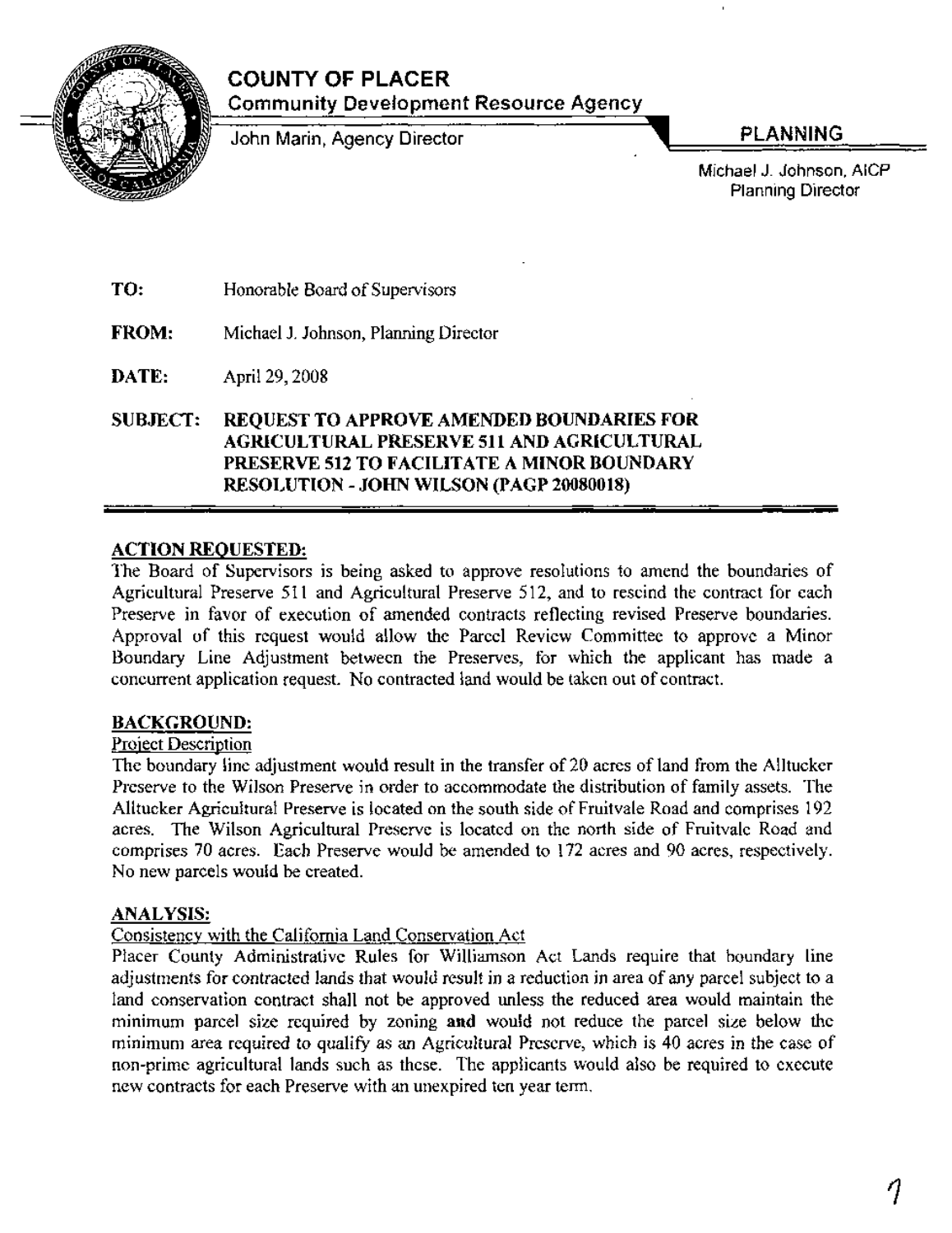Staff has determined that the requested amendments are consistent with these requirements because the parcel enrolled in Agricultural Preserve 512 would be reduced from 192 acres to 172 acres, because Agricultural Preserve 511 would be enlarged from 70 acres to 90 acres, and because the applicants have agreed to execute amended contracts with an unexpired ten-year term.

### Agricultural Commission Hearing on Proposed Agricultural Preserve

On March 10, 2008, Planning staff presented information on the requested amendments to the Agricultural Commission. The Agricultural Commission concurred with staff's analysis of the request and unanimously approved a motion (8 to 0 with Commissioner Beard absent) to recommend that the Board of Supervisors approve the requested Preserve and contract amendments.

### General Plan Consistency

The proposed amendments to Agricultural Preserve 511 and Agricultural Preserve 512 are consistent with goals and policies of the of the Placer County General Plan because agricultural land would not be removed from agricultural production, the total area of land enrolled in the Williamson Act would not be reduced, and neither property would be reduced below County zoning requirements or minimum Preserve area requirements of the California Land Conservation Act.

### Fiscal Impact

The Assessor's Office has determined that this proposal would have no net fiscal impact.

### **CONCLUSION**

Staff has attached two contracts and two resolutions that, if executed, would rescind contracts for Agricultural Preserve APG-511 and Agricultural Preserve APG-512 in favor of approval of revised boundaries for each Preserve and execution of amended contracts. The resultant contracts reflect the property owner's application submittal and have been determined by the Agricultural Commission to be consistent with the provisions of the California Land Conservation Act and Placer County requirements for amendment of contracts enrolled in the County's Williamson Act Program. Staff has prepared Findings of Fact for approval of amendments to the Agricultural Preserves, execution of amended contracts for each Preserve, and for a Categorical Exemption from CEQA.

### **RECOMMENDATION:**

Staff recommends that the Board take the following action:

1. Adopt the Finding in Support of the determination that rescission of contracts for Agricultural Preserve 511 and Agricultural Preserve 512 in order to amend the boundaries of each Preserve and execute amended contracts is Categorically Exempt from environmental review pursuant to Section 15317 of the California Environmental Quality Act and Class 17, Section 18.36.190 of the Placer County Environmental Review Ordinance (Open space contracts or easements).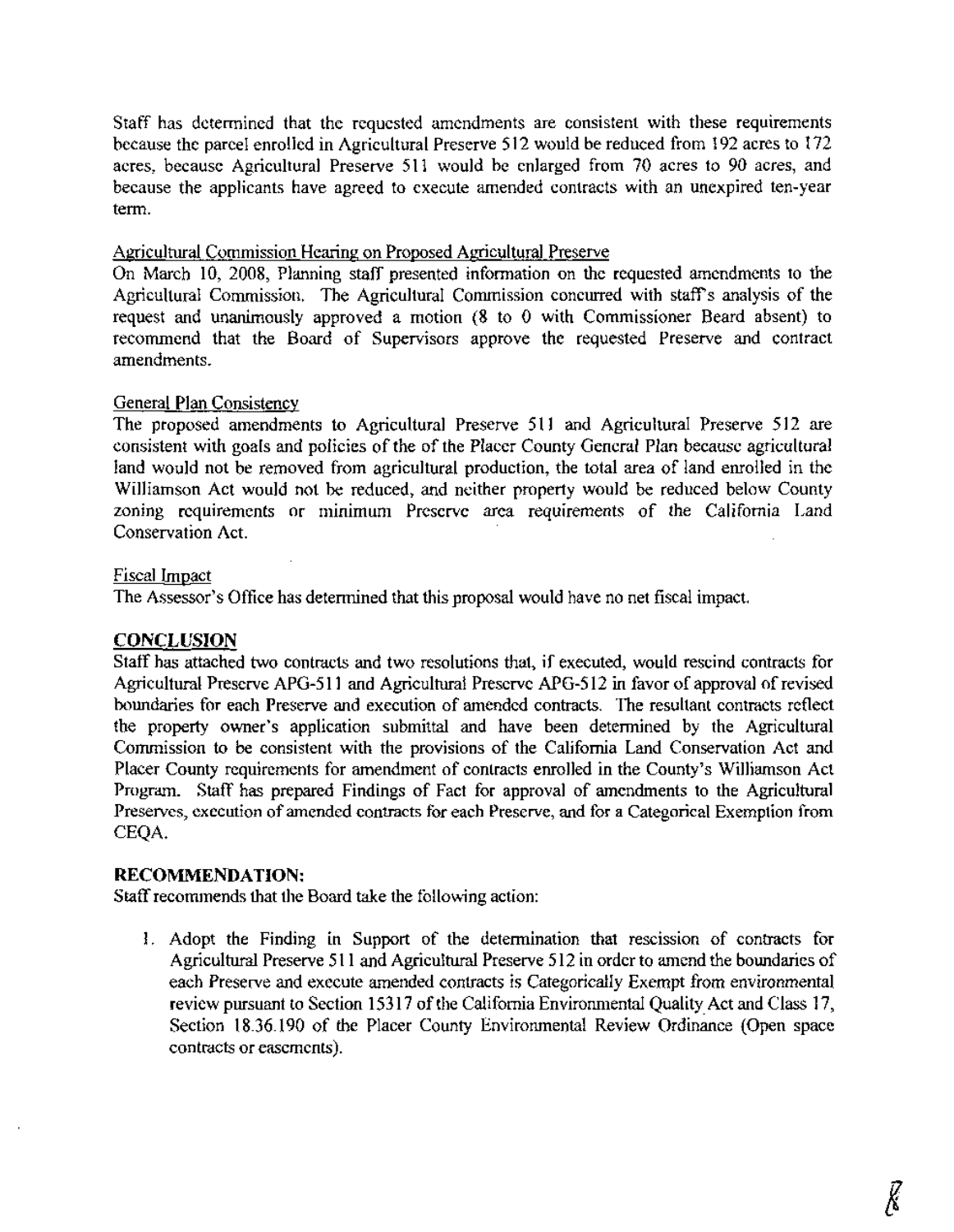- 2. Find that the amendment of Agricultural Preserve 511 and Agricultural Preserve 512 is consistent with the Placer County General Plan.
- 3. Find that the amendment of Agricultural Preserve 511 and Agricultural Preserve 512 is consistent with the requirements of the California Land Conservation Act and the Placer County Administrative Rules for Williamson Act Lands.
- 4. Approve and authorize the Chair to sign the attached resolutions to rescind contracts for Agricultural Preserve 511 and Agricultural Preserve 512 and execute the attached amended contracts for each Preserve.

Respect ully submitted,

•

MICHALL J. JOHNSON, AICP Director f Planning

Attached to this report for the Board's information/consideration are:

### ---------ATTA:C MENTS:---- -----------------------------~-------------------------~---------------~--

| Exhibit 1: | Finding in Support of Categorical Exemption from CEQA and               |
|------------|-------------------------------------------------------------------------|
|            | Findings of Fact in Support of rescission of contracts for Agricultural |
|            | Preserve 511 and Agricultural Preserve 512, amendment of the            |
|            | boundaries of each Preserve, and execution of new contracts             |
| Exhibit 2: | Resolution and Contract amending AGP 511                                |
| Exhibit 3: | Resolution and Contract amending AGP 512                                |
| Exhibit 4: | Agricultural Commissioner's Memo dated March 19, 2008                   |
| Exhibit 5: | Vicinity Map                                                            |
| Exhibit 6: | <b>Exhibit of Resultant Parcels</b>                                     |
|            |                                                                         |

cc: Christine Turner, Agricultural Commissioner Bruce Dear, County Assessor Loren Clark, Director of Natural Resources and Special Projects John Wilson, Property Owner David and Catherine Alltucker, Property Owner

O:\PLUS\PLN\ALEX\CLCA\Wilson\PAGP 20080018 - Wilson SR.doc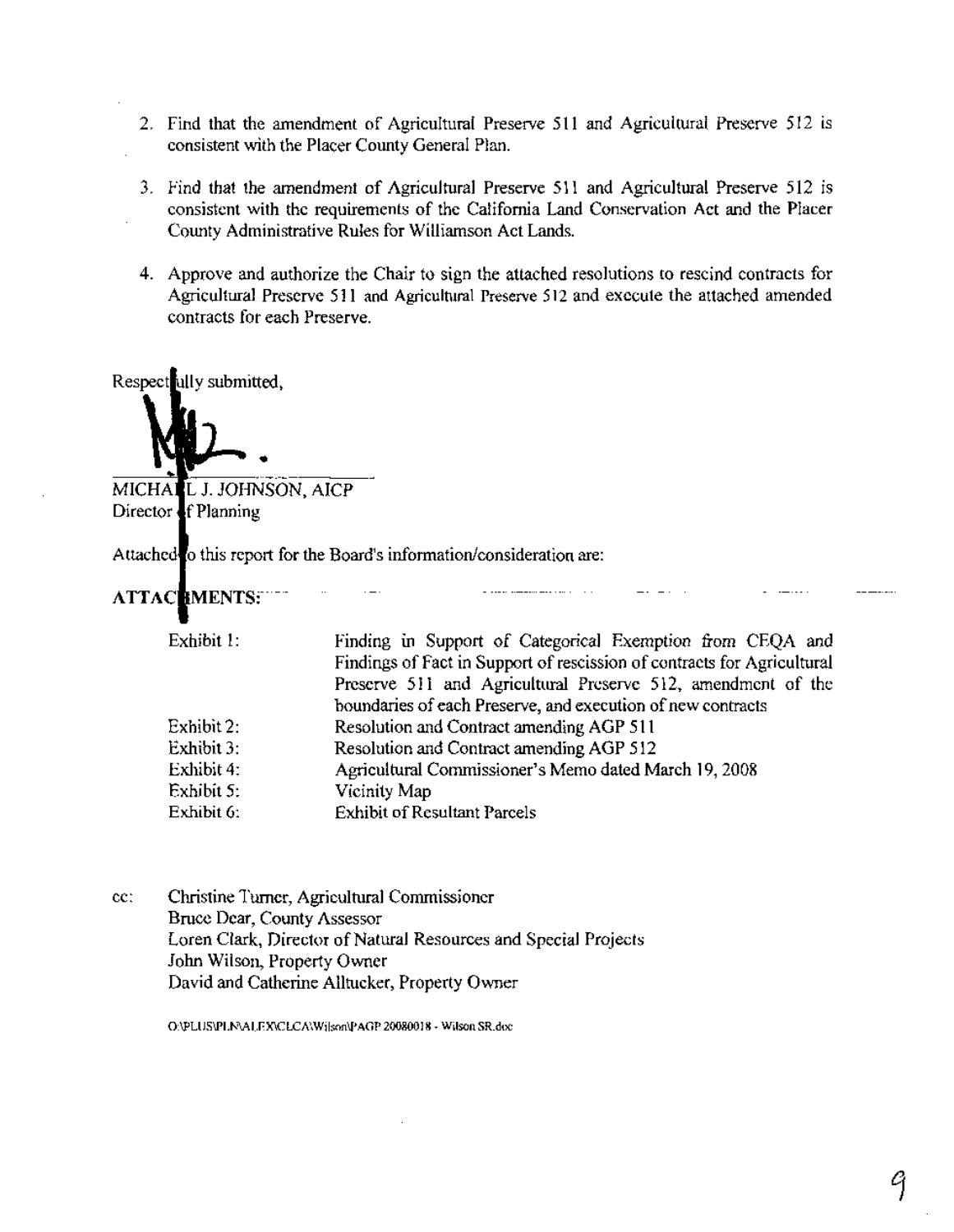### EXHIBIT 1

### FINDINGS OF FACT: PAGP 20080018 (AGP-511 and AGP-512)

### CEQA

1. The Board of Supervisors of the County of Placer finds that that rescission of contracts for Agricultural Preserve 511 and Agricultural Preserve 512 in order to amend the boundaries of each Preserve and execute amended contracts is categorically exempt from review under CEQA pursuant to Section 15317, Open Space Contracts or Easements (Class 17) of the CEQA Guidelines (ERO Section 18.36.019). There is no exception to this finding.

### Agricultural Preserve

- 1. Rescission of contracts for Agricultural Preserve 511 and Agricultural Preserve 512 in order to amend the boundaries of each Preserve and execute amended contracts is consistent with the goals and policies of the Placer County General Plan because agricultural land would not be removed from agricultural production, the total area of land enrolled in the Williamson Act would not be reduced, and neither property would be reduced below County zoning requirements or minimum Preserve area requirements of the California Land Conservation Act.
- 2. Rescission of contracts for Agricultural Preserve 511 and Agricultural Preserve 512 in order to amend the boundaries of each Preserve and execute amended contracts is consistent with the requirements of the California Land Conservation Act and the Placer County Administrative Rules for Williamson Act Lands because each . Preserve would be required to execute an amended contract with an unexpired ten year term, because there is no net decrease in the amount of acreage restricted, because each of the amended contract areas will be large enough to sustain their agricultural use, because the boundary adjustment will not compromise long-term agricultural productivity, because the boundary adjustment will not result in the removal of adjacent lands from agricultural use, and because the boundary adjustment will not create a greater number of developable parcels.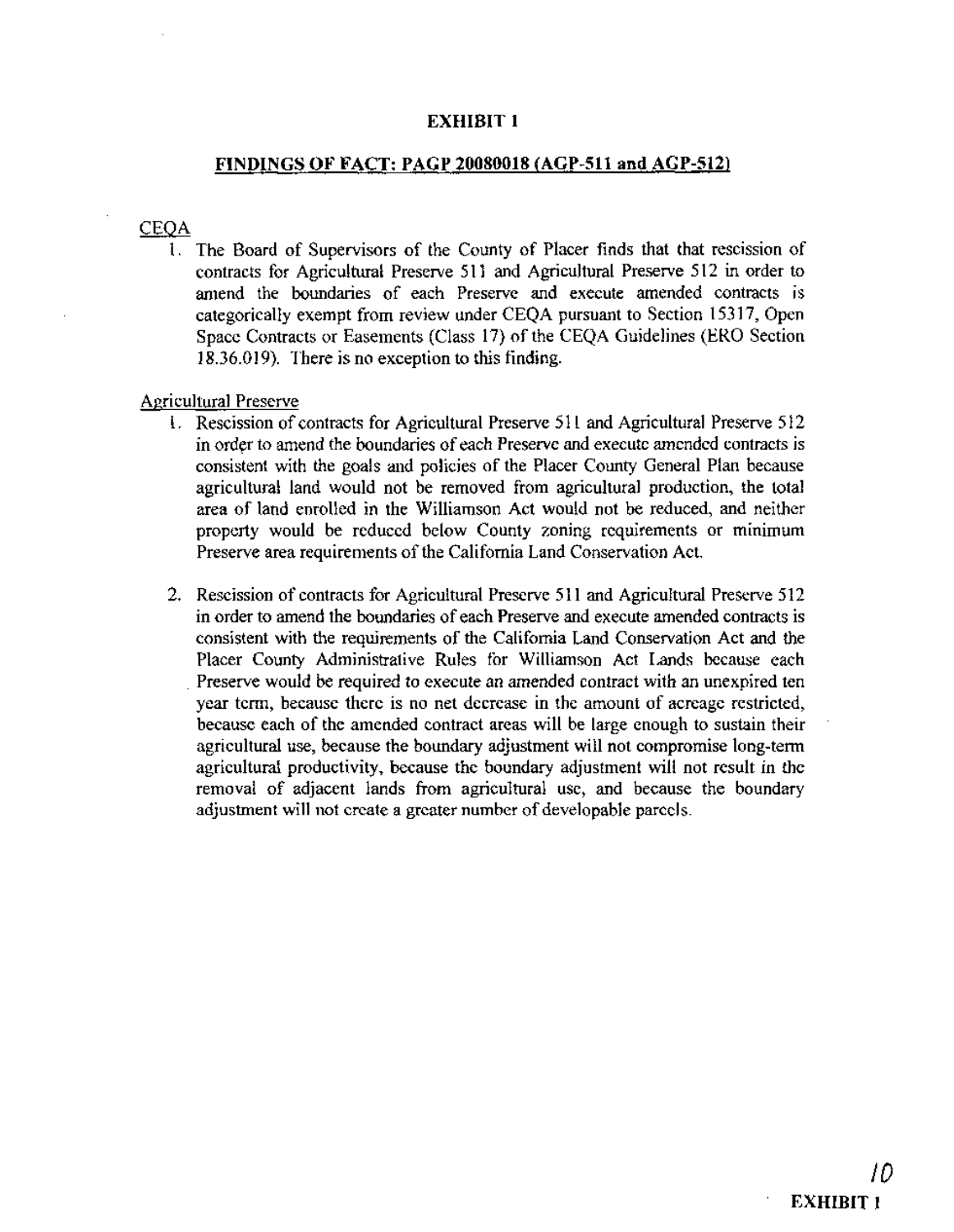# **Before the Board of Supervisors County of Placer, State of California**

In the matter of: A RESOLUTION AMENDING AGRICULTURAL PRESERVE AGP-511 Resolution No.: \_ FIRST READING: \_

The following Resolution was duly passed by the Board of Supervisors of the County of

Placer at a regular meeting held \_\_\_\_\_\_\_\_\_\_\_\_\_\_\_\_\_\_\_\_\_\_\_, by the following vote on roll

call:

Ayes:

Noes:

Absent:

Signed and approved by me after its passage.

Attest: Clerk of said Board

Chairman, Board of Supervisors

Ann Holman

Jim Holmes

BE IT RESOLVED BY THE BOARD OF SUPERVISORS OF THE COUNTY OF PLACER, STATE OF CALIFORNIA, AS FOLLOWS:

WHEREAS, pursuant to the provisions of Govemment Code Section 51200, et seq., the boundaries of Agricultural Preserve 511 are hereby amended, and the contract for Agricultural Preserve 511 is hereby rescinded in favor of execution of an amended contract on that real property described in the Land Conservation Agreement attached hereto and incorporated herein by reference and illustrated on that map attached as an exhibit thereto.

NOW, THEREFORE, be it resolved that the Chairman be authorized to sign said Agreement.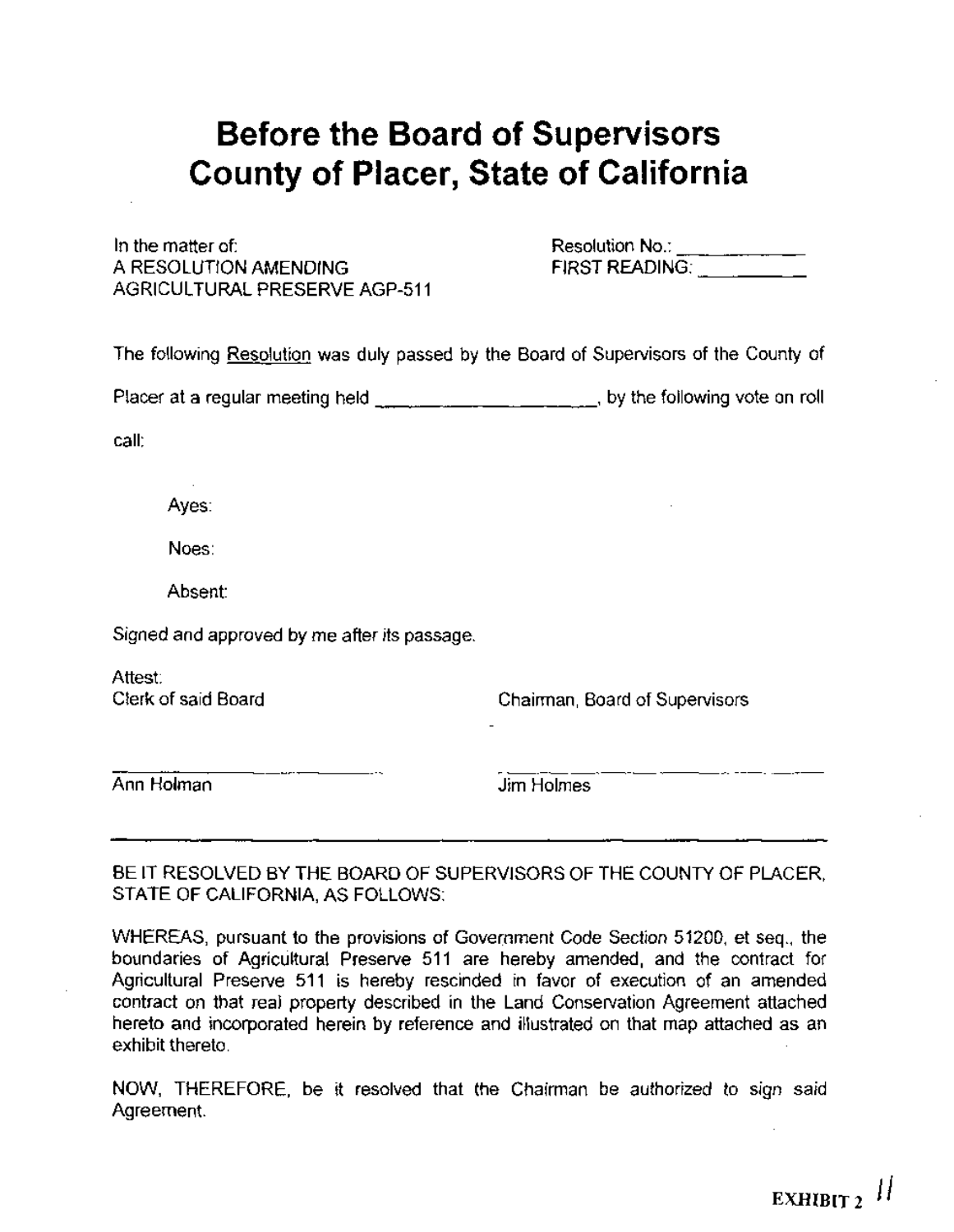### RECORDED BY COUNTY OF PLACER

Return to:

Placer County Planning Department Planning Commission Clerk 3091 County Center Drive Auburn, CA 95603

### LAND CONSERVATION AGREEMENT - AGP 511 (AMENDED)

THIS AGREEMENT, made and entered into this  $29<sup>th</sup>$  day of April, 2008, by and between JOHN WILSON, hereinafter called "OWNER" and the COUNTY OF PLACER, hereinafter called "COUNTY".

### WITNESSETH:

WHEREAS, OWNER possesses certain real property, located within Placer County, as described and shown in Exhibit "A", attached hereto, which is devoted to the production of agricultural commodities for commercial purposes, and which is located within an Agricultural Preserve previously established; and

WHEREAS, both OWNER and COUNTY desire to limit the use of said property to agricultural purposes in order to discourage premature and unnecessary conversion of such land to urban use, recognizing that such land has substantial public value as open space and that the preservation of such land in agricultural production constitutes an important physical, social, aesthetic, and economic asset to COUNTY, and both parties having determined that the highest and best use of such land, during the life of this contract, is for agricultural purposes.

NOW, THEREFORE, the parties, in consideration of the mutual covenants and conditions set forth herein, and the substantial public benefits to be derived therefrom, do agree as follows:

- 1. Authority: This Agreement is made under authority of the Land Conservation Act of 1965, Government Code Section 51200 et seq. (The Act). This Agreement amends and supersedes prior Contract AGP 512, entered into on December 10, 1990, to include amended Preserve boundaries as shown in Exhibit "A", attached hereto and made a part of this record.
- 2. Limitation on Land Use: During the term of this Agreement, the above-described land shall only be used for the production of plant and animal products for commercial purposes.

No structures shall be erected upon such land except those directly related to, and compatible with, production of plant and animal products for commercial purposes, and except those residence buildings for such individuals as are engaged in the care, use, operation, or management of said land. Compatible land use shall include, but not be limited to:

A. . Public Utilities: Electric, gas, water, sewer, oil, and communication lines, both overhead and underground.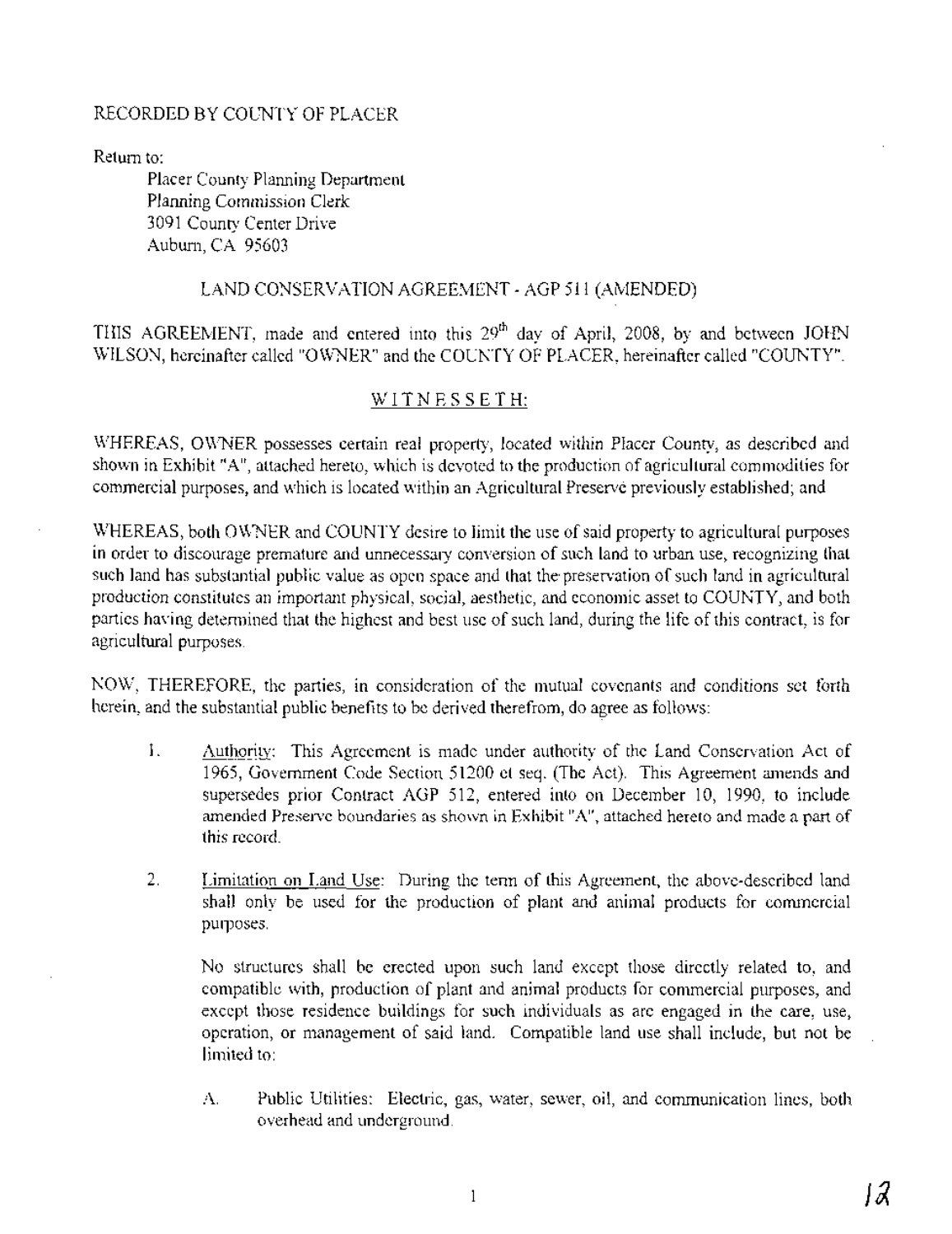- B. Communication equipment buildings and distribution substations.
- C. Public Utility substations and service yards.

No division of said land shall be made, except in accordance with COUNTY Ordinances as from time to time amended.

- 3. Eminent Domain: When any permissible action in Eminent Domain, for the condemnation of the fee title of the land under Agreement is filed, or when such land is acquired in lieu of Eminent Domain for a public improvement, by a public agency or person, the following rules shall apply:
	- A. If the taking is of the entire acreage, this Agreement shall be null and void as of the date the action is filed and, thereafter, the contract shall not be binding on any party to it.
	- B. If the taking is of a portion of the entire acreage, this Agreement shall be null-andvoid as to the acreage so taken as of the date the action is filed, and, thereafter, the contract shall not be binding on any party to it as to such acreage taken. If, after such taking, the remaining land qualifies for an Agreement under COUNTY'S criteria, this Agreement shall continue as to such remaining acreage; if it does not qualify, then this Agreement to be null-and-void as to such remaining acreage.

As to such taking, OWNER shall be entitled to compensation for such land as he would have received if this Agreement had never been executed. OWNER shall not be subject to any penalty for termination of the Agreement as hereinabove provided.

- 4. Length of Agreement: This Agreement shall be effective commencing on January 1, 2009, and shall remain in effect for a period of ten  $(10)$  years therefrom, except as provided by Paragraph 5 and 6 thereof.
- 5. Renewal: This Agreement shall be automatically renewed on the first day of January of each year, for a period of ten (10) years from the date of said renewal, unless written notice of Non-Renewal is given by COUNTY within 60 days of the renewal or by OWNER within 90 days of the renewal date. If notice of Non-Renewal is given as provided above, this Agreement shall then expire automatically nine (9) years from January 1st following such notice of Non-Renewal. There is no penalty attached to any notice of Non-Renewal.
- 6. Cancellation: This Agreement may be canceled by mutual agreement of all parties to this Agreement if:
	- A. COUNTY holds a public hearing on the matter after mailing notice to each and every OWNER of property under contract or agreement within the agricultural preserve in which the agreement property is located, and after publishing notice of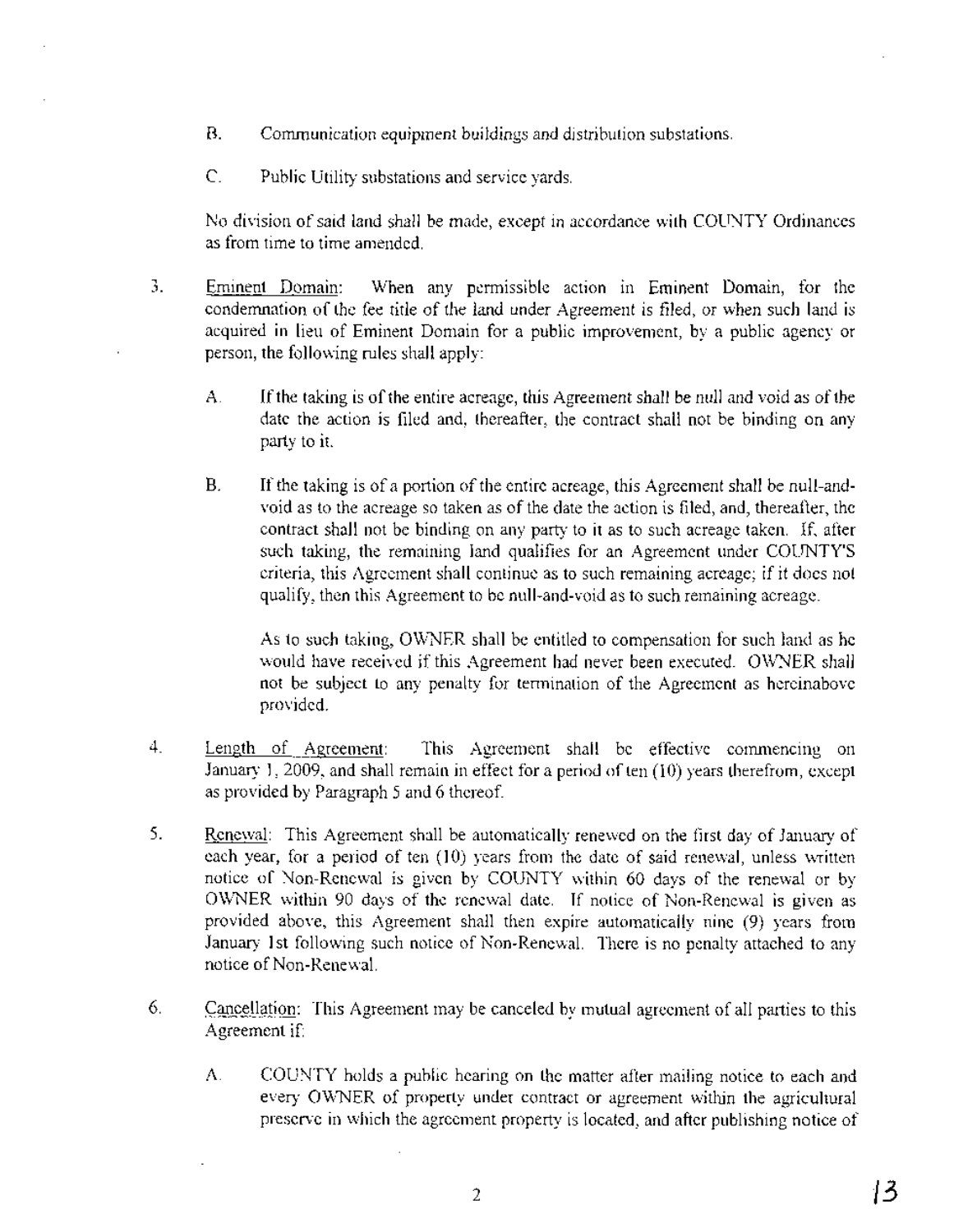such hearing, as specified in Government Code Section 6061; and

B. At or before such hearing, less than 51% of the contracted or agreement acreage in such preserve protest such cancellation.

It is the intention of the parties hereto that cancellation will not be requested by OWNER, and will not be approved by COUNTY, except on a clear showing, to the COUNTY'S exclusive judgment and satisfaction that there has occurred a change of circumstances beyond the control of OWNER and his successors in interest, and that such change would clearly promote the public welfare.

The existence of an opportunity for another use of the land shall not be sufficient reason for cancellation. A potential alternative use of the land may be considered only if there is no proximate land, not subject to a Land Conservation Act Contract or Agreement, suitable for the use to which it is proposed the subject land be put. The uneconomic character of the existing agricultural use shall not be sufficient reason for cancellation. The uneconomic character of the existing use may be considered only if there is no other reasonable or comparable agricultural use to which the land may be put.

The cancellation fee shall be *12Yz%* of the full market value of the land, when relieved of the restriction, as found by the Assessor. The determination of umestricted value may be made the subject of an Equalization Hearing.

If, in the COUNTY'S judgment, there has occurred a change of circumstances, beyond the control of the OWNER or his successors in interest, COUNTY may waive all or part ofthe penalty, if the Waiver is subject to these findings by the COUNTY:

If the Board of Supervisors finds that it is in the public interest to do so, the Board may waive any payment or any portion of a payment by the landowner, or may extend the time for making the payment or a portion of the payment contingent upon the future use made of the land and its economic return to the landowner for a period of time not to exceed the unexpired period of the contract, had it not been canceled, if all of the following occur:

(l) The cancellation is caused by an involuntary transfer or change in the use which may be made of the land and the land is not immediately suitable, nor will be immediately used, for a purpose which produces a greater economic return to the owner.

(2) The Board has determined that it is in the best interests of the program to conserve agricultural land use that the payment be either deferred or is not required.

(3) The waiver or extension of time is approved by the Secretary of the Resources Agency. The Secretary shall approve a waiver or extension of time if the secretary finds that the granting of the waiver or extension of time by the Board of Supervisors is consistent with the policies of this chapter and that the Board complied with this article. In evaluating a request for a waiver or extension of time, the Secretary shall review the findings of the Board, the evidence in the record of the Board, and any other evidence the Secretary may receive concerning the cancellation, waiver, or extension of time.

7. Amendment: It is the intention of the parties hereto that this Agreement will not be amended, except on a clear showing, to the COUNTY'S exclusive judgment and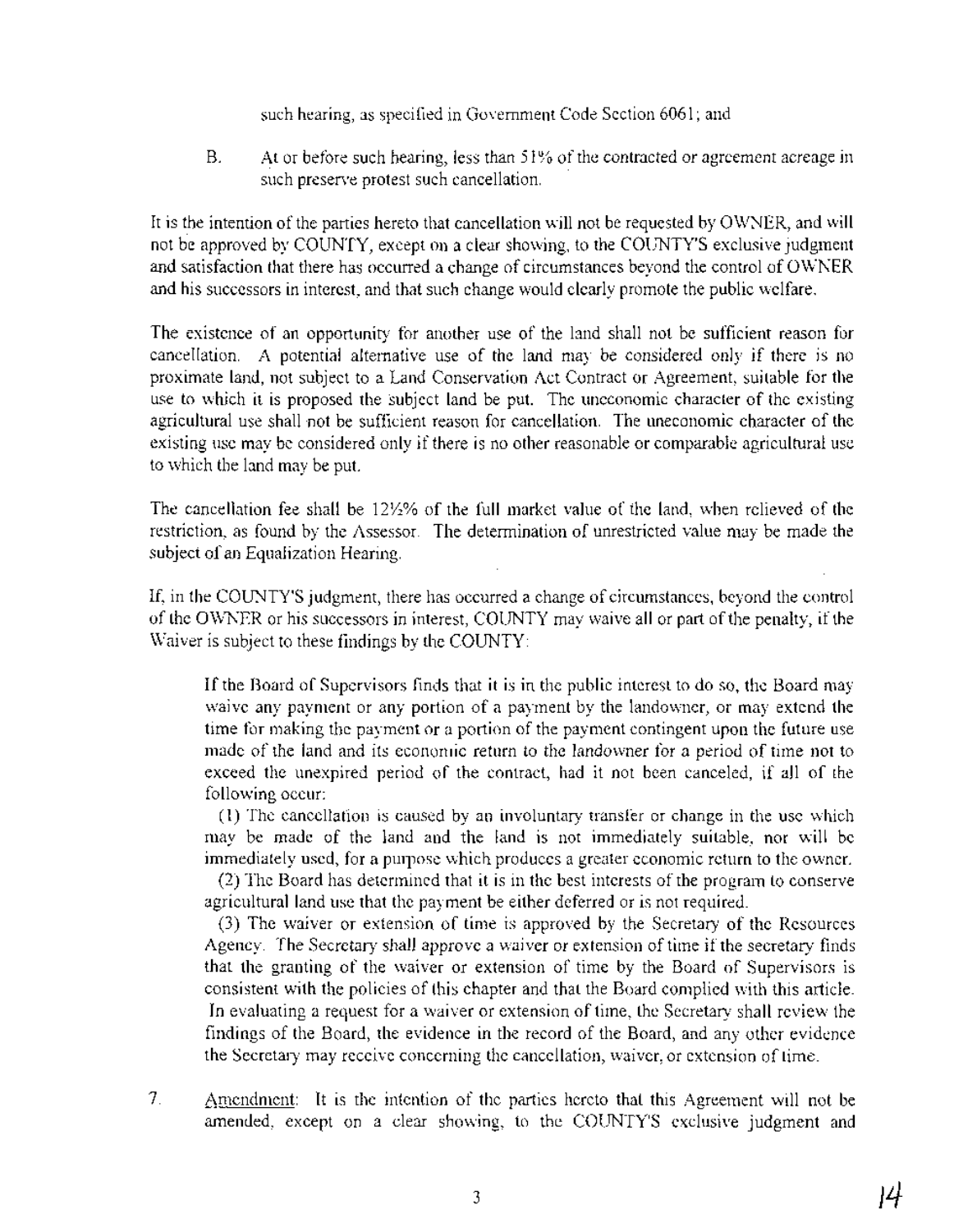satisfaction, that amendment of this Agreement would be consistent with the COUNTY'S administrative rules and The Act, and that any such amendment would clearly promote agricultural and open space uses.

- 8. Assessor's Report: The COUNTY'S Assessor shall annually, during the continuation of this Agreement, report to the OWNER and to the COUNTY'S Board of Supervisors the equalized, unrestricted assessed value.
- 9. Payment: OWNER shall not receive any payment from COUNTY in consideration of the obligations imposed hereunder, it being recognized and agreed that the consideration for the execution of the within agreement is the substantial public benefit to be derived therefrom, and the advantage which might accrue to OWNER as the result of possible reduction in the assessed value of said property, due to the imposition of the limitations on its use contained herein, as such factors are relevant to appraising and assessing standards under the California Constitution and California Revenue and Taxation Code 402.1, and all amendments thereto, and all other relevant sections therein.
- 10. Running with Land: This Agreement shall run with the land described above and shall be binding upon the heirs, successors, and assigns of the parties hereto.
- 11. Constitutionality: If the Land Conservation Act of 1965, contained in Government Code Sections 51200, et. seq., be declared to be unconstitutional by a Final Judgment of a Court of the State of California, or the Federal Government, then this Agreement shall be nulland-void.
- 12. Transfer of Contract: If OWNER enters into a Contract, pursuant to Government Code Section 51240, on all or any portion of land covered under this Agreement, this Agreement shall then terminate as to such land covered by such Contract. There shall be no cost or penalty to OWNER for the termination of this Agreement as to such contracted lands.
- 13. Compatible Uses: As used in this Agreement, the term "Compatible Uses" includes, but is not limited to the following:
	- (1) The cultivation of ground, including the preparation of soil, planting or seeding, and the raising and harvesting of trees, timber, fruits, vegetables, flowers, grains, and other stock crops; the raising, feeding, managing and breeding of livestock, poultry, fish, birds, and other animals; greenhouses; the excavation of earth, and the drilling of wells exclusively for agricultural and domestic uses; single family dwellings for persons who labor full-time on such land, together with barns, corrals, and other outbuildings and structures accessory to the foregoing. The sale on the premises of products produced hereon. The operation of private clubs for hunting and fishing. The packing, storing, and processing of products grown on the land, together with accessory buildings and structures required therefor. Commercial raising, feeding, managing, breeding, and sale on the premises of fish.
	- (2) With a valid Land Development Permit issued under the COUNTY Zoning Laws:

15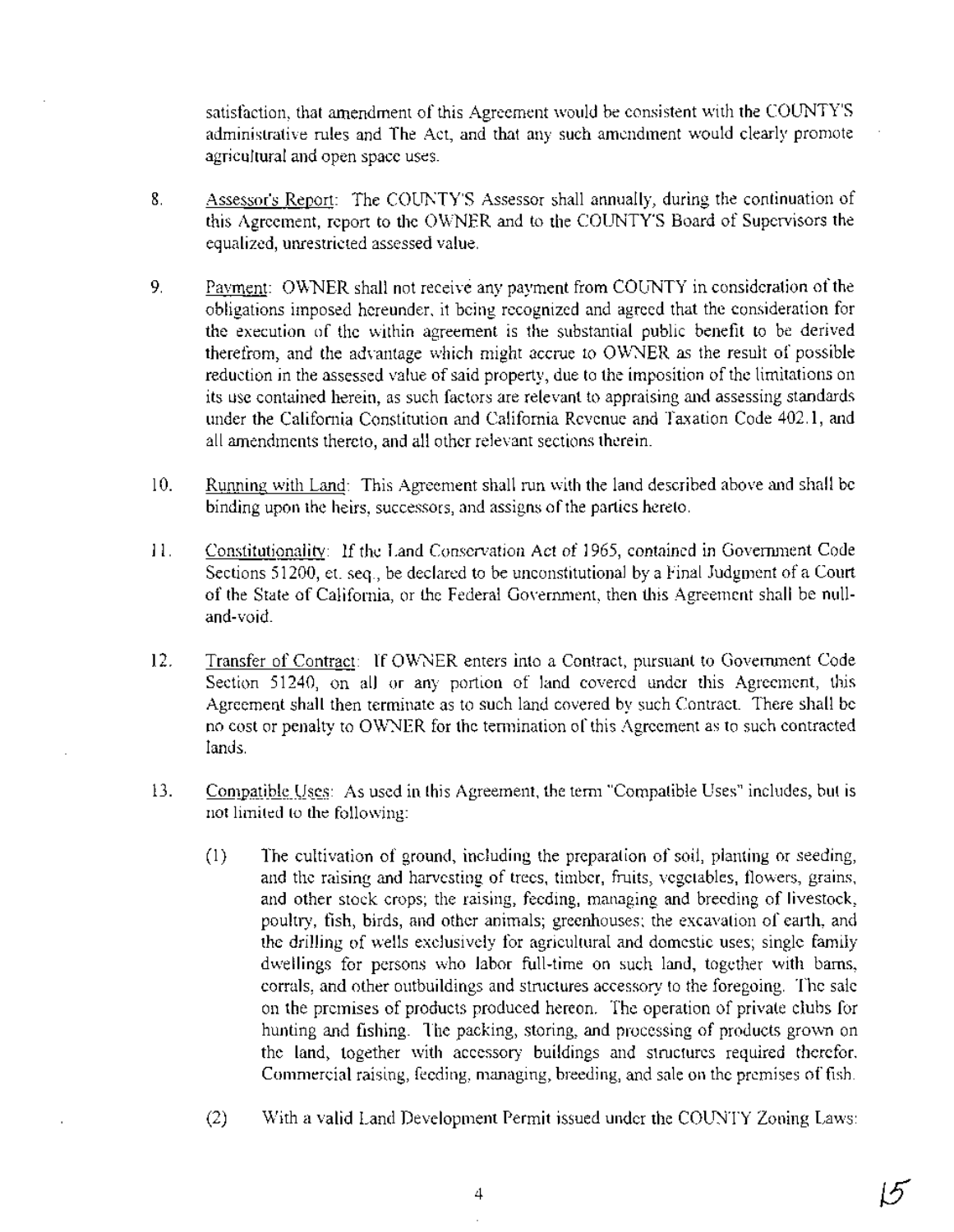Stands and other facilities, for the purpose of selling products produced on the land, together with accessory picnic facilities; sales of agricultural products produced off the premises, provided that the sale of such products is incidental and secondary to the sale of agricultural products produced on the premises; noncommercial airstrips, for the use of aircraft used for agricultural purposes, together with accessory buildings and structures required therefor, feeding lots, oil wells, gas wells, mining, seasonal housing for farm labor.

14. All determinations as to whether a use is a compatible use shall be made by the hearing body with the authority to render a written determination on the proposed use, following a recommendation by the Agricultural Commission.

 ${\rm 1}$  recommendation by the Agricultural Commission.<br> ${\rm 0}$   ${\rm WNERS}$ /~ / *U*

(Attach Acknowledgement for each signature)

### COUNTY OF PLACER

 $By: -$ 

Chairman, Board of Supervisors

### **CERTIFICATION**

The foregoing Instrument is a correct copy of the original on file in this Office.

DATED: ATTEST:

Clerk of the Board of Supervisors of the County of Placer, State of California

By:

Clerk of the Board

(Attach EXHIBIT "A")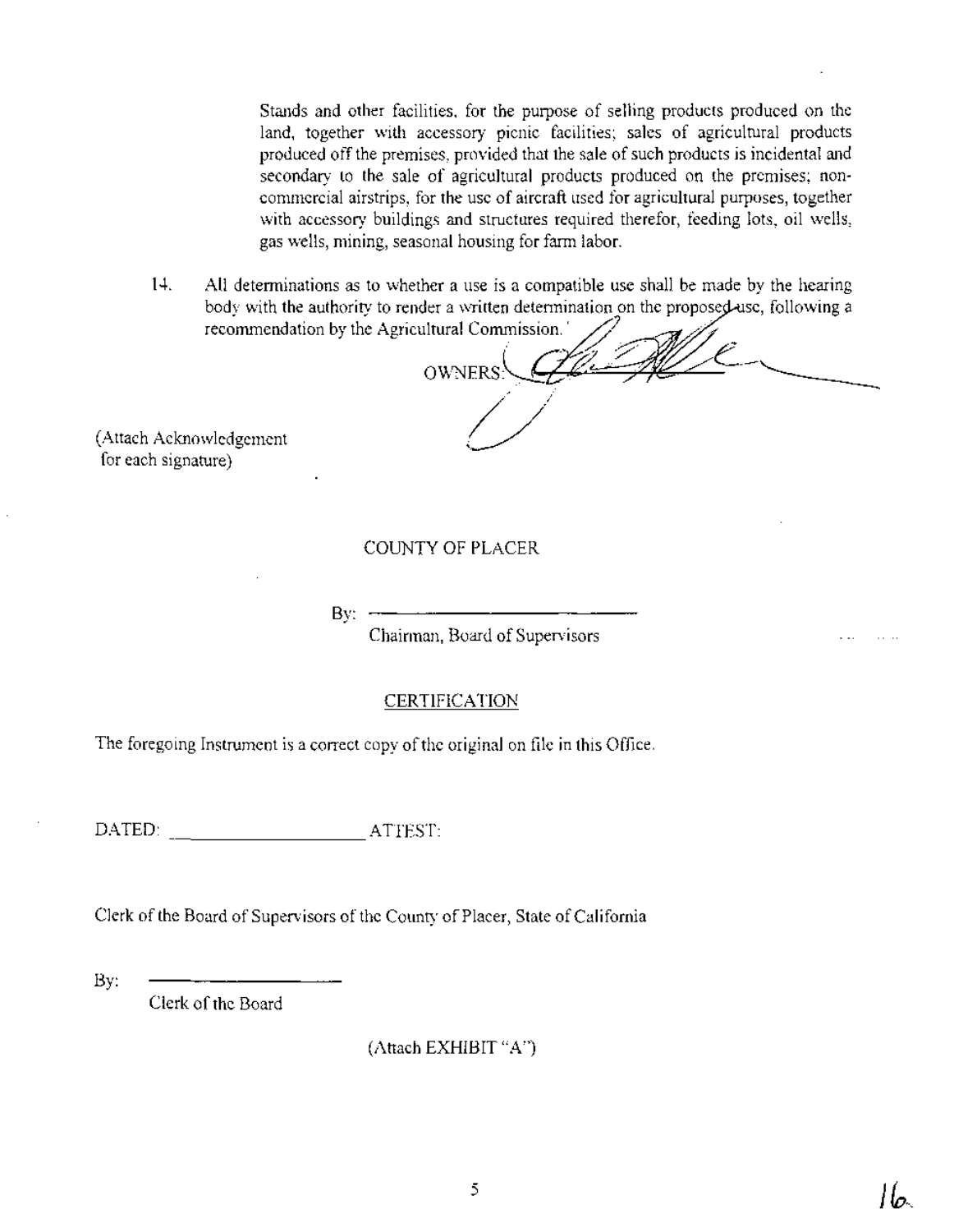### CALIFORNIA ALL PURPOSE ACKNOWLEDGMENT

State of California

) . )ss.

ì

County of  $PL$  ACFR

On  $~\mathcal{H}$  –  $\mathscr{O} \mathscr{C}$   $\rightarrow$   $~\mathscr{O}$   $\overline{\mathscr{S}}$   $_{\rho}$  before me, RON BARRINGER, Notary Public, personally appeared  $\frac{1}{\sqrt{6}} \int_{R} \int_{R} \sqrt{\frac{1}{4}} \int_{R} \int_{S} \rho \sqrt{\frac{1}{2}}$ , who proved to me on the basis of satisfactory evidence to be the person(s) whose name(s) is/are subscribed to the within instrument and acknowledged to me that he/she/they executed the same in his/her/their authorized capacity(ies), and that by his/her/their signature(s) on the instrument the person(s), or the entity upon behalf of which the person(s) acted, executed the instrument.

I certify under PENALTY OF PERJURY under the laws of the State of California that the foregoing paragraph is true and correct. WITNESS my hand and official seal.

Signature *Alta Allevi* (Seal)



2oo8.ckdoc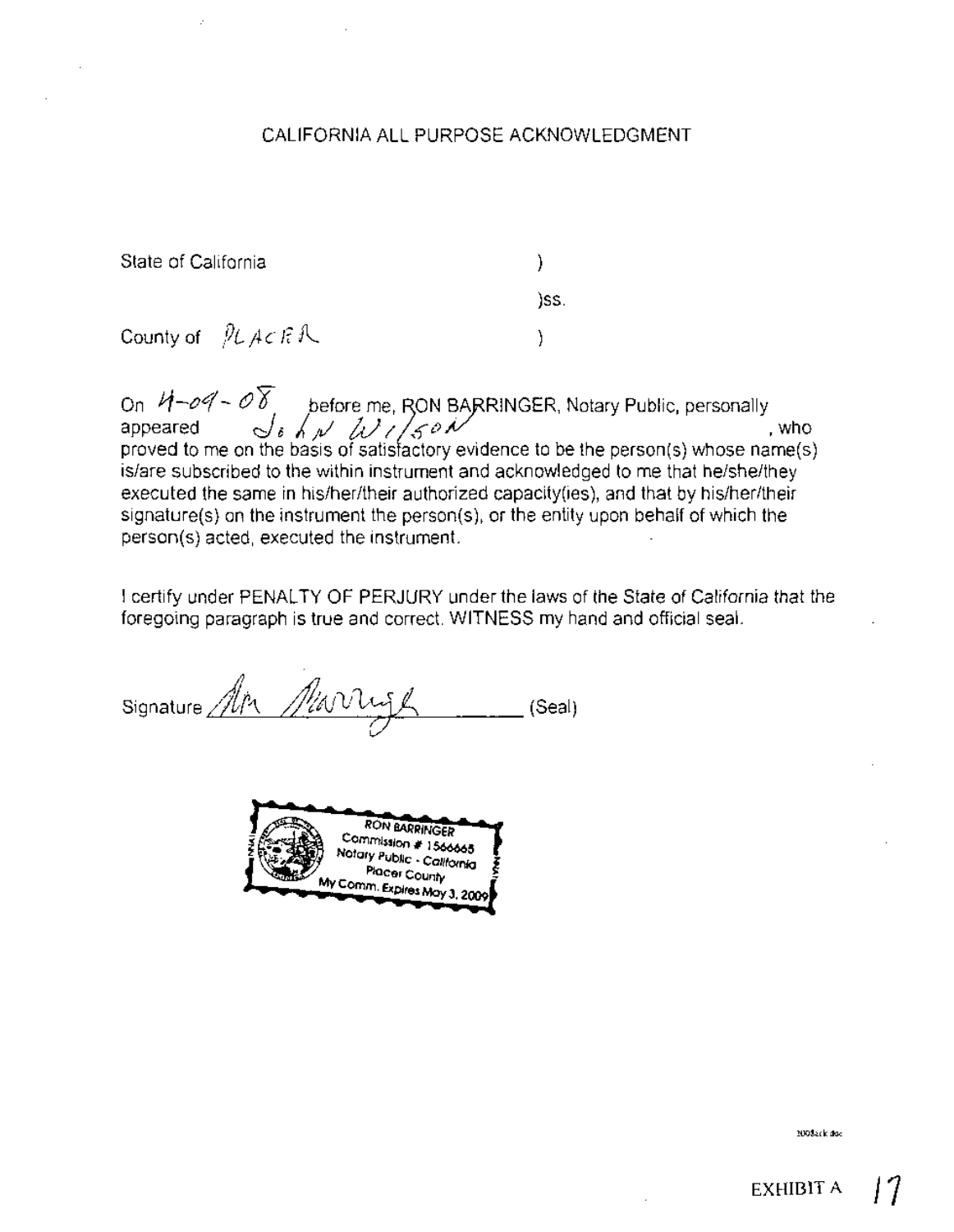|                                 | Geil Engineering Inc.<br>1226 High Street - Auburn, CA 95603-5015<br>Phone (530) 885-0426  Fax (530) 823-1309 |                                                                                                                                                                                                                                                                                                                                                                                                                                                                          |
|---------------------------------|---------------------------------------------------------------------------------------------------------------|--------------------------------------------------------------------------------------------------------------------------------------------------------------------------------------------------------------------------------------------------------------------------------------------------------------------------------------------------------------------------------------------------------------------------------------------------------------------------|
|                                 | September 19, 2007                                                                                            | ROSARY)<br>$\label{eq:Riccati} \begin{array}{c} \mathcal{P}(\mathcal{M}) \leq \mathcal{P}(\mathcal{M}) \leq \mathcal{P}(\mathcal{M}) \leq \mathcal{P}(\mathcal{M}) \leq \mathcal{P}(\mathcal{M}) \leq \mathcal{P}(\mathcal{M}) \leq \mathcal{P}(\mathcal{M}) \leq \mathcal{P}(\mathcal{M}) \leq \mathcal{P}(\mathcal{M}) \leq \mathcal{P}(\mathcal{M}) \leq \mathcal{P}(\mathcal{M}) \leq \mathcal{P}(\mathcal{M}) \leq \mathcal{P}(\mathcal{M}) \leq \mathcal{P}(\math$ |
| JOHN WILSON<br>RESULTANT PARCEL | TENTATIVE LEGAL DESCRIPTIONS AND COLORAD<br>EXHIBIT FOR PRODUSED<br>MAP                                       |                                                                                                                                                                                                                                                                                                                                                                                                                                                                          |
| Parcel One                      | RESULTANT PARCELS                                                                                             |                                                                                                                                                                                                                                                                                                                                                                                                                                                                          |

A portion of the Southwest quarter of Section 5, Township 12 North, Range 7 East, M.D.M.. in the unincorporated area of Placer County, California.

Beginning at the Southwest corner of said Section 5 and running thence along the West line thereof North 1°09'52" East 26.14 feet to a point on the centerline of Fruitvale Road, a county rood; thence along said centerline on the following three (3) consecutive courses: (1) along the arc of a curve to the left having a radius of 600 feet, a central angle of 8°09'31" and a chord of North 67°53'43" East 85.35 feet to a point of reverse curvature, (2) along the arc of a curve to the right having a radius of 500 feet, a central angle of 22°55'32" and a chord of North 75°16'44" East 198.73 feet and (3) North 86°44'30" East 657.08 feet; thence, leaving said centerline. South 1°32' West 115.26 feet to a point on the South line of the aforementioned Section 5; thence along said South line South 88°05'15" West 925.28 feet to the point of beginning.

### Parcel Two

A portion of the Northwest quarter of Section 8, and a portion of the Northeast quarter of Section 7, all in Township 12 North, Range 7 East, M.D.M., in the unincorporated area of Placer County, California.

Beginning at the Northwest corner of said Section 8 and running thence along the North line thereof North 88°05' 15" East 925.28 feet; thence South 1°32' West 665.12 feet; thence South 89°45' West 1.196.78 feet; thence due North 637.92 feet to a point on the North line of the aforementioned Section 7; thence along said North line of Section 7 North 89°44'31" East 290.00 feet to the point of beginning.

### Parcel Three

A portion of the Southwest quarter of Section 5. Township 12 North. Range 7 East, M.D.M., in the unincorporated area of Placer County, California.

All that portion of the West half of the Southwest quarter of said Section 5 lying Northerly of Fruitvale Road excepting the following described parcel: Beginning at a point on the West line of said Section 5 from which the Southwest corner thereof bears South 1°09'52" West 110.00 feet; thence along said section line North 1°09'52" East 396.00 feet; thence, parallel with the South line of said Section 5 North 88°05'15" East 550.00 feet; thence, parallel with the West line of said Section 5 South 1°09'52" West 396.00 feet; thence. parallel with the South line of said Section 5 South 88°05'15" West 550.00 feet to the point of beginning.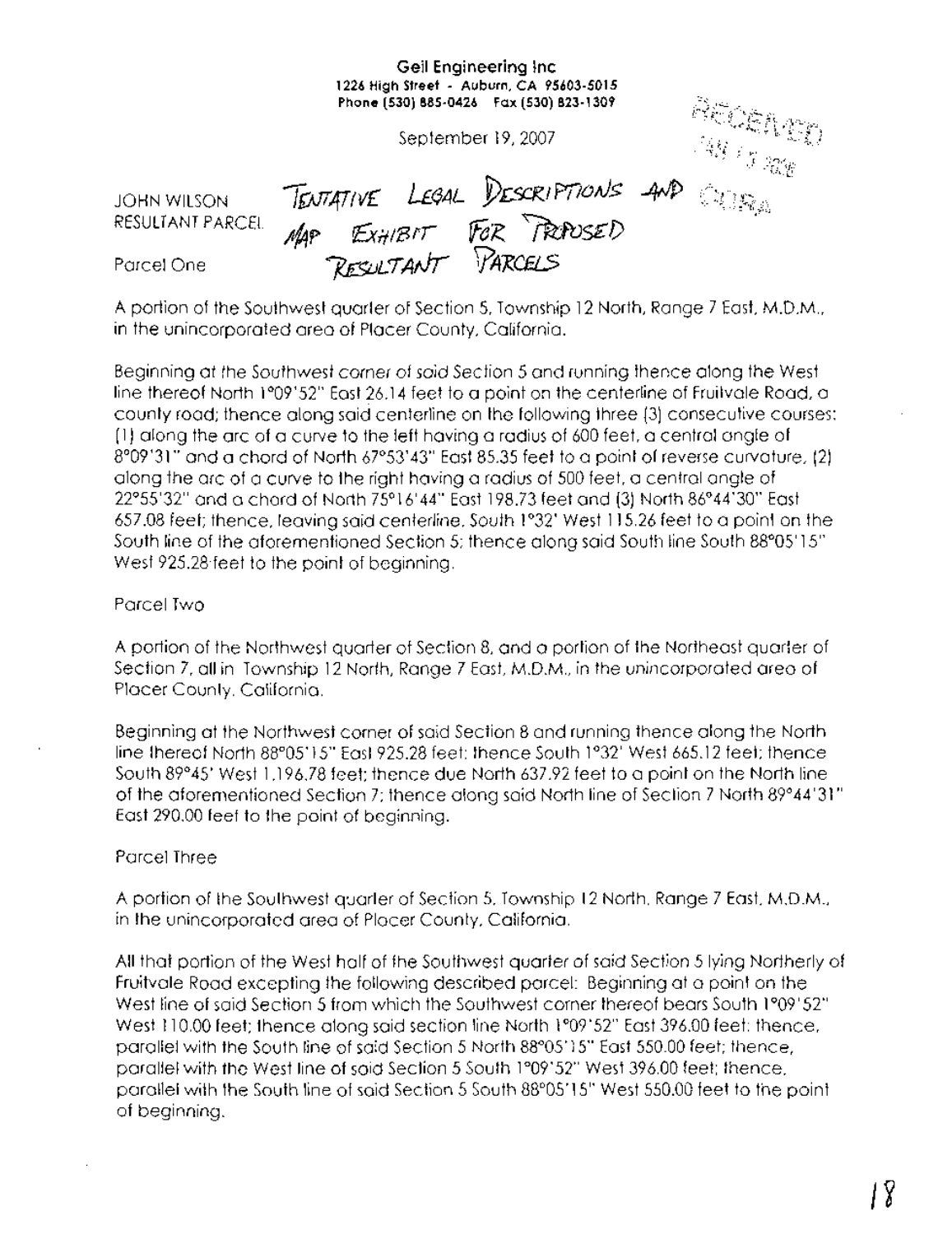### **Geil Engineering Inc 1226 High street . Auburn. CA 95603·5015 Phone (530) 885·0426 Fax (530) 823·1309**

September 19, 2007

### WILSON FAMILY TRUST TO JOHN WILSON TRANSFER PARCEL

### Parcel One

A portion of the Southwest quarter of Section 5, Township 12 North, Range 7 East. M.D.M., in the unincorporated area of Placer County, California.

Beginning at the Southwest corner of said Section 5 and running thence along the West line thereof North 1°09' 52" East 26.14 feet to a point on the centerline of Fruitvale Road, a county road; thence along said centerline on the following three (3) consecutive courses: **(1)** along the arc of a curve to the left having a radius of 600 feet. a central angle of 8°09'31" and a chord of North 67°53'43" East 85.35 feet to a point of reverse curvature, (2) along the are of a curve to the right having a radius of 500 feet, a central angle of 22°55'32" and a chord of North 75°16'44" East 198.73 feet and (3) North 86°44'30" East 657.08 feet; thence, leaving said centerline, South 1°32' West 115.26 feet to a point on the South line of the aforementioned Section 5; thence along said South line South 88°05' 15" West 925.28 feet to the point of beginning.

### Parcel Two

A portion of the Northwest quarter of Section 8, and a portion of the Northeast quarter of Section 7, all in Township 12 North, Range 7 East. M.D.M., in the unincorporated area of Placer County, California.

Beginning at the Northwest corner of said Section 8 and running thence along the North line thereof North 88°05' 15" East 925.28 feet; thence South 1°32' West 665.12 feet; thence South 89°45' West 1,196.78 feet; thence due North 637.92 feet to a point on the North line of the aforementioned Section 7; thence along said North line of Section 7 North 89°44'31" East 290.00 feet to the point of beginning.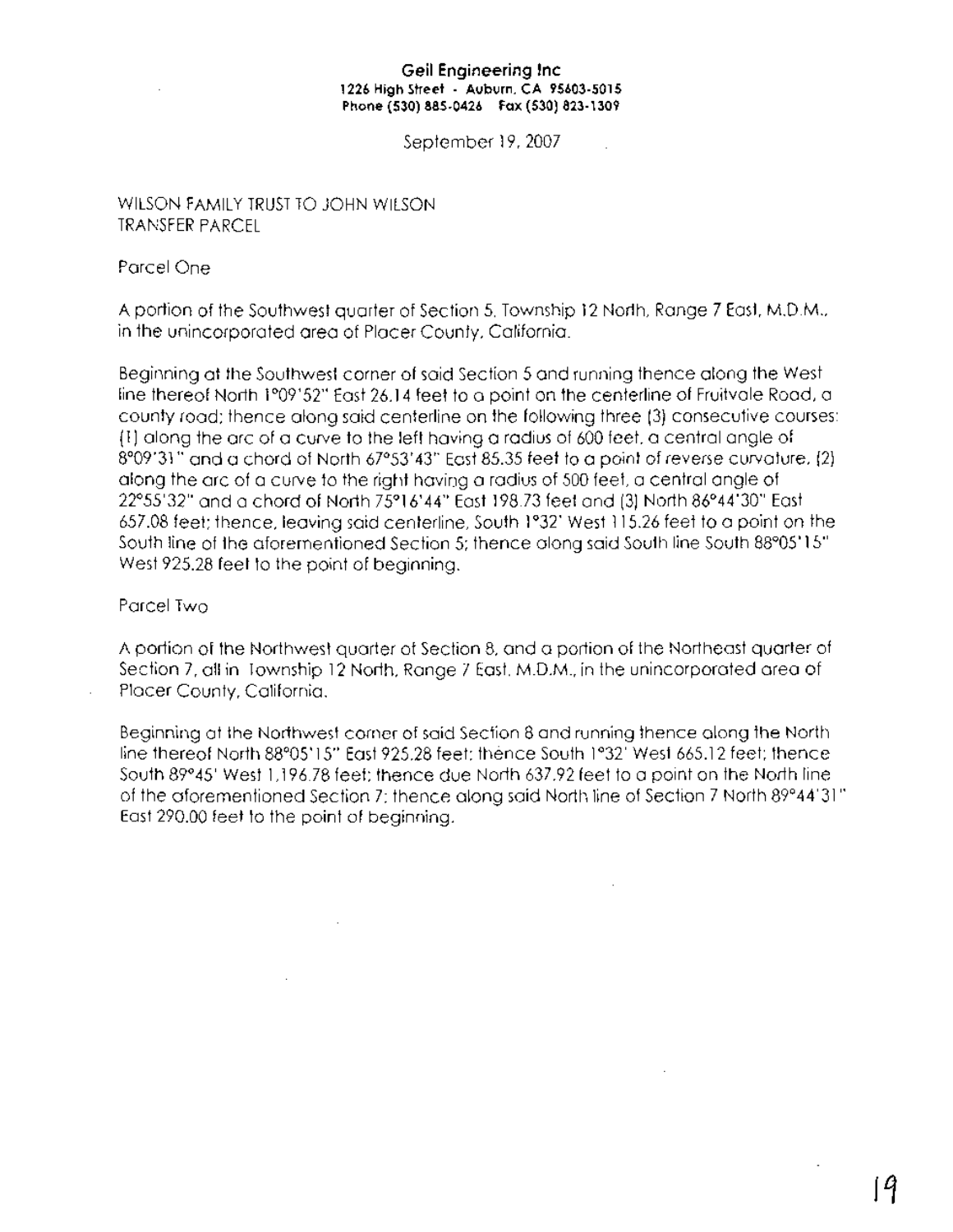### **Geil Engineering Inc 1226 High Street· Auburn, CA 95603-5015 Phone (530) 885-0426 Fax (530) 823-1309**

September 19, 2007

### WILSON FAMILY TRUST RESULTANT PARCEL

A portion of the Northwest quarter of Section 8, and a portion of the Northeast quarter of Section 7, all in Township 12 North, Range 7 East. M.D.M., in the unincorporated area of Placer County, California.

The North half of the Northeast quarter of said Section 7 and the Northwest quarter of said Section 8, excepting the Southerly 550 feet thereof.

Excepting therefrom the following described parcel:

A portion of the Northwest quarter of Section 8, and a portion of the Northeast quarter of Section 7, all in Township 12 North, Range 7 East, M.D.M., in the unincorporated area of Placer County, California.

Beginning at the Northwest corner of said Section 8 and running thence along the North line thereof North 88°05' 15" East 925.28 feet; thence South 1°32' West 665.12 feet; thence South *89°45'* West 1,196.78 feet; thence due North 637.92 feet to a point on the North line of the aforementioned Section 7; thence along said North line of Section 7 North 89°44/31" East 290.00 feet to the point of beginning.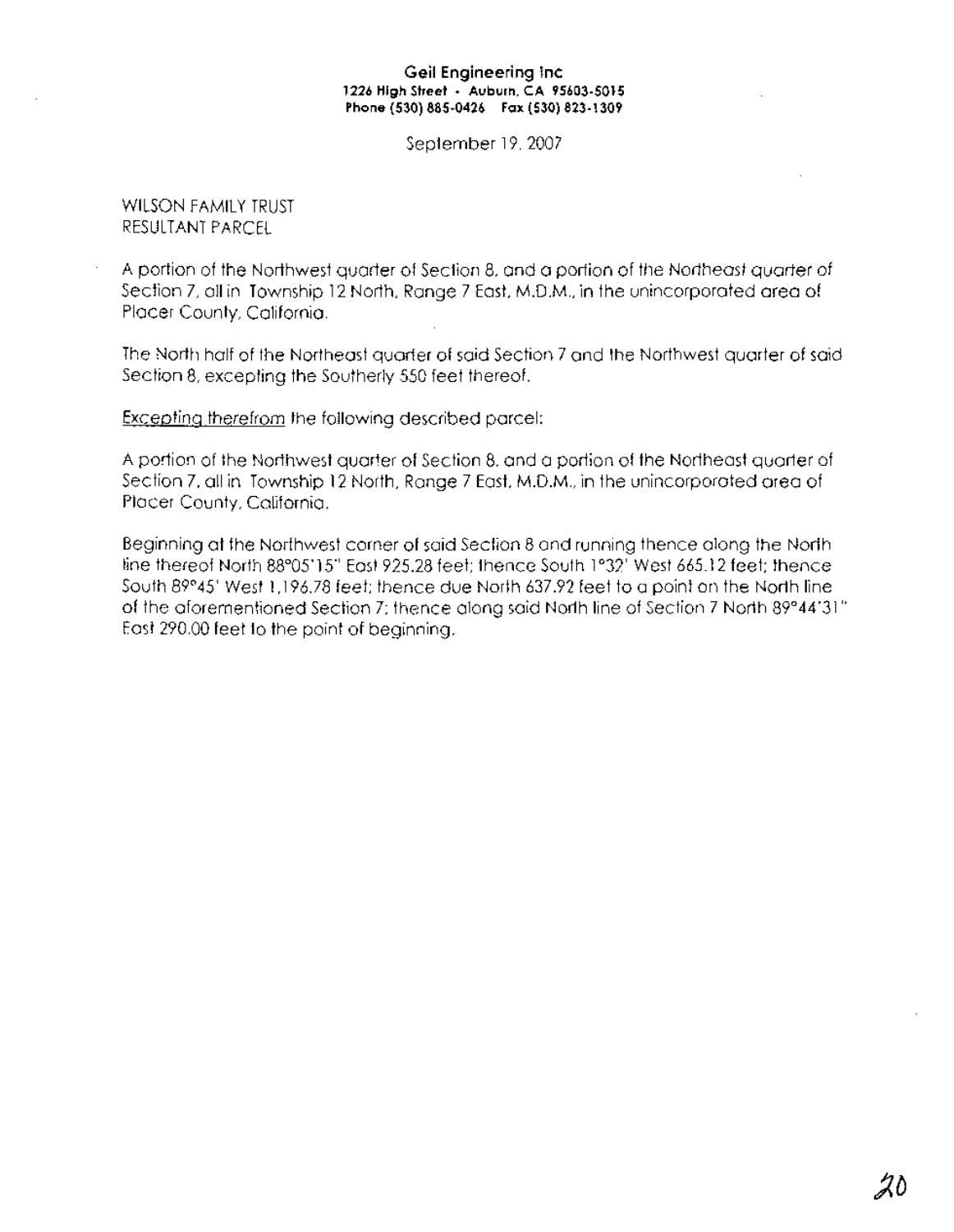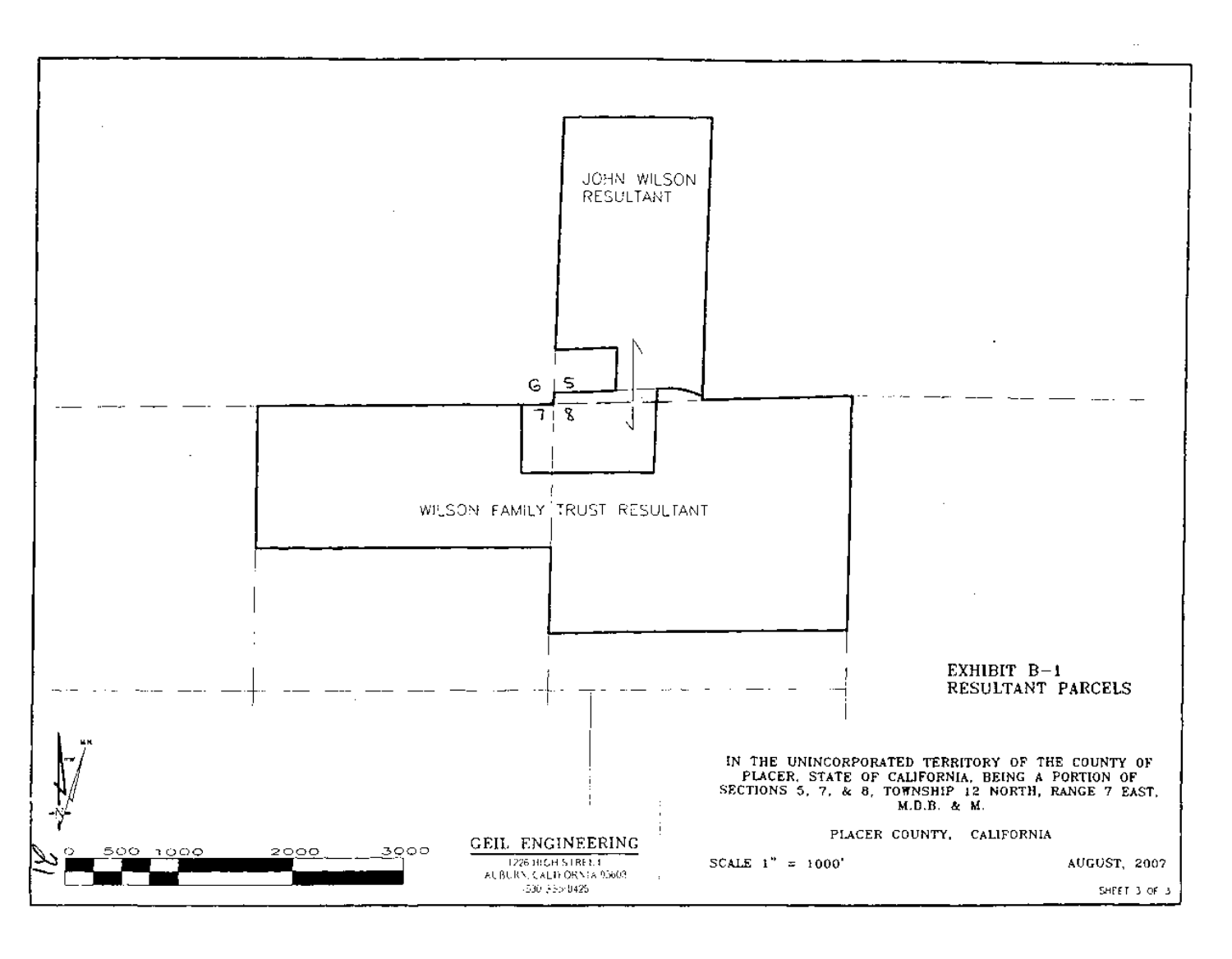# **Before the Board of Supervisors County of Placer, State of California**

In the matter of: A RESOLUTION AMENDING AGRICULTURAL PRESERVE AGP-512 Resolution No.: \_\_\_\_\_\_\_\_\_\_\_\_\_<br>FIRST READING: \_\_\_\_\_\_\_\_\_\_\_\_

The following Resolution was duly passed by the Board of Supervisors of the County of

Placer at a regular meeting held  $\frac{1}{2}$  ,  $\frac{1}{2}$  ,  $\frac{1}{2}$  , by the following vote on roll call:

Ayes:

Noes:

Absent:

Signed and approved by me after its passage.

Attest: Clerk of said Board

Chairman, Board of Supervisors

Ann Holman

Jim Holmes

BE IT RESOLVED BY THE BOARD OF SUPERVISORS OF THE COUNTY OF PLACER, STATE OF CALIFORNIA, AS FOLLOWS:

WHEREAS, pursuant to the provisions of Government Code Section 51200, et seq., the boundaries of Agricultural Preserve 512 are hereby amended, and the contract for Agricultural Preserve 512 is hereby rescinded in favor of execution of an amended contract on that real property described in the Land Conservation Agreement attached hereto and incorporated herein by reference and illustrated on that map attached as an exhibit thereto.

NOW, THEREFORE, be it resolved that the Chairman be authorized to sign said Agreement.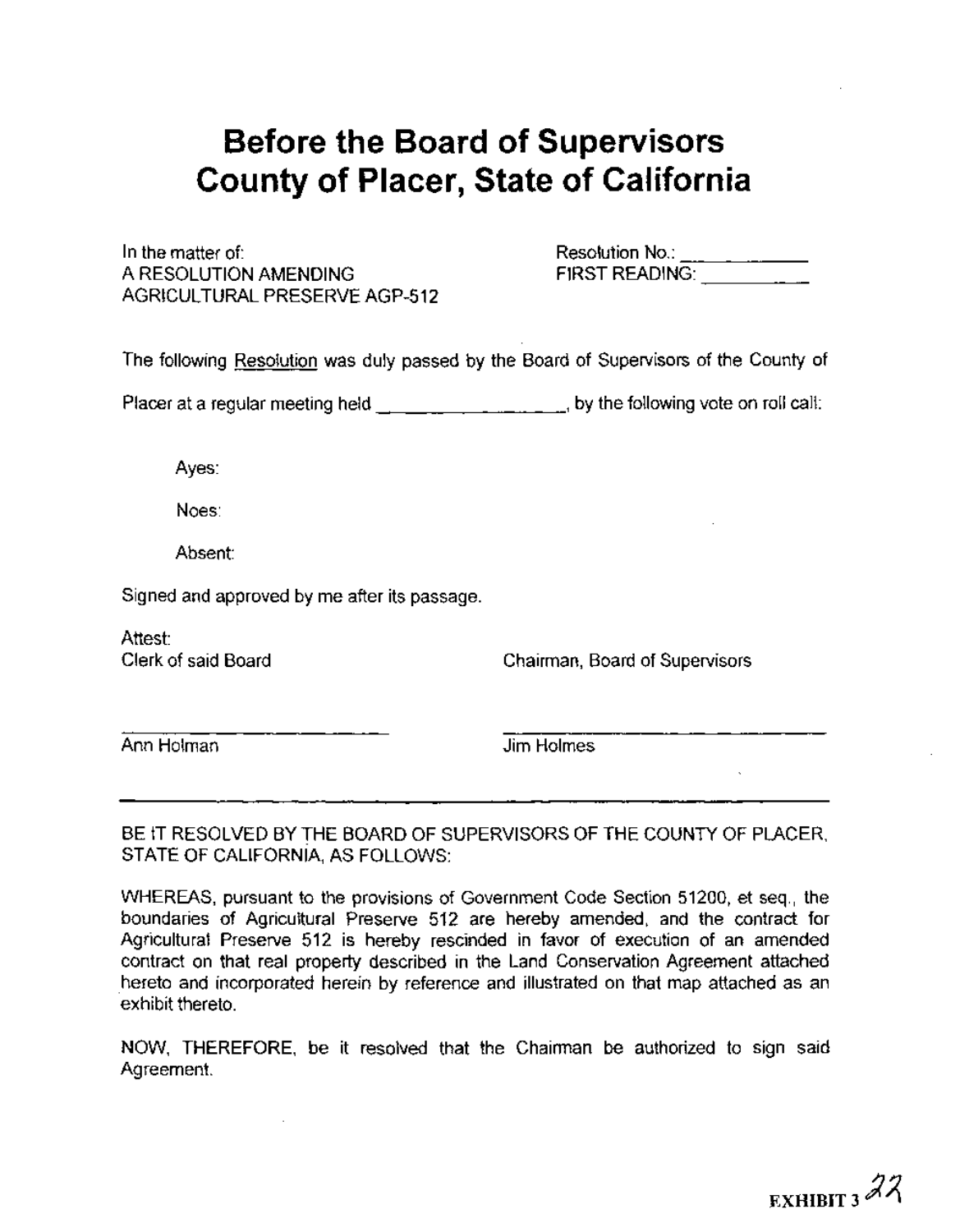### RECORDED BY COUNTY OF PLACER

Return to:

Placer County Planning Department Planning Commission Clerk 3091 County Center Drive Auburn, CA 95603

### LAND CONSERVATION AGREEMENT - AGP 512 (AMENDED)

THIS AGREEMENT, made and entered into this 29<sup>th</sup> day of April, 2008, by and between CATHERINE ALLTUCKER, DAVID ALLTUCKER, CHARLES WILSON, VALERIE WILSON, BRUCE WILSON, PATRICIA WILSON, ALICE NICHOLLS, AND NORM NICHOLLS, hereinafter called "OWNER" and the COUNTY OF PLACER, hereinafter called "COUNTY".

### WITNESSETH:

WHEREAS, OWNER possesses certain real property, located within Placer County, as described and shown in Exhibit "A", attached hereto, which is devoted to the production of agricultural commodities for commercial purposes, and which is located within an Agricultural Preserve previously established; and

WHEREAS, both OWNER and COUNTY desire to limit the use of said property to agricultural purposes in order to discourage premature and unnecessary conversion of such land to urban use, recognizing that such land has substantial public value as open space and that the preservation of such land in agricultural production constitutes an important physical, social, aesthetic, and economic asset to COUNTY, and both parties having determined that the highest and best use of such land, during the life of this contract, is for agricultural purposes.

NOW, THEREFORE, the parties, in consideration of the mutual covenants and conditions set forth herein, and the substantial public benefits to be derived therefrom, do agree as follows:

- 1. Authority: This Agreement is made under authority of the Land Conservation Act of 1965, Government Code Section 51200 et seq. (The Act). This Agreement amends and supersedes prior Contract AGP 512, entered into on December 10, 1990, to include amended Preserve boundaries as shown in Exhibit "A", attached hereto and made a part of this record.
- 2. Limitation on Land Use: During the term of this Agreement, the above-described land shall only be used for the production of plant and animal products for commercial purposes.

No structures shall be erected upon such land except those directly related to, and compatible with, production of plant and animal products for commercial purposes, and except those residence buildings for such individuals as are engaged in the care, use, operation, or management of said land. Compatible land use shall include, but not be limited to: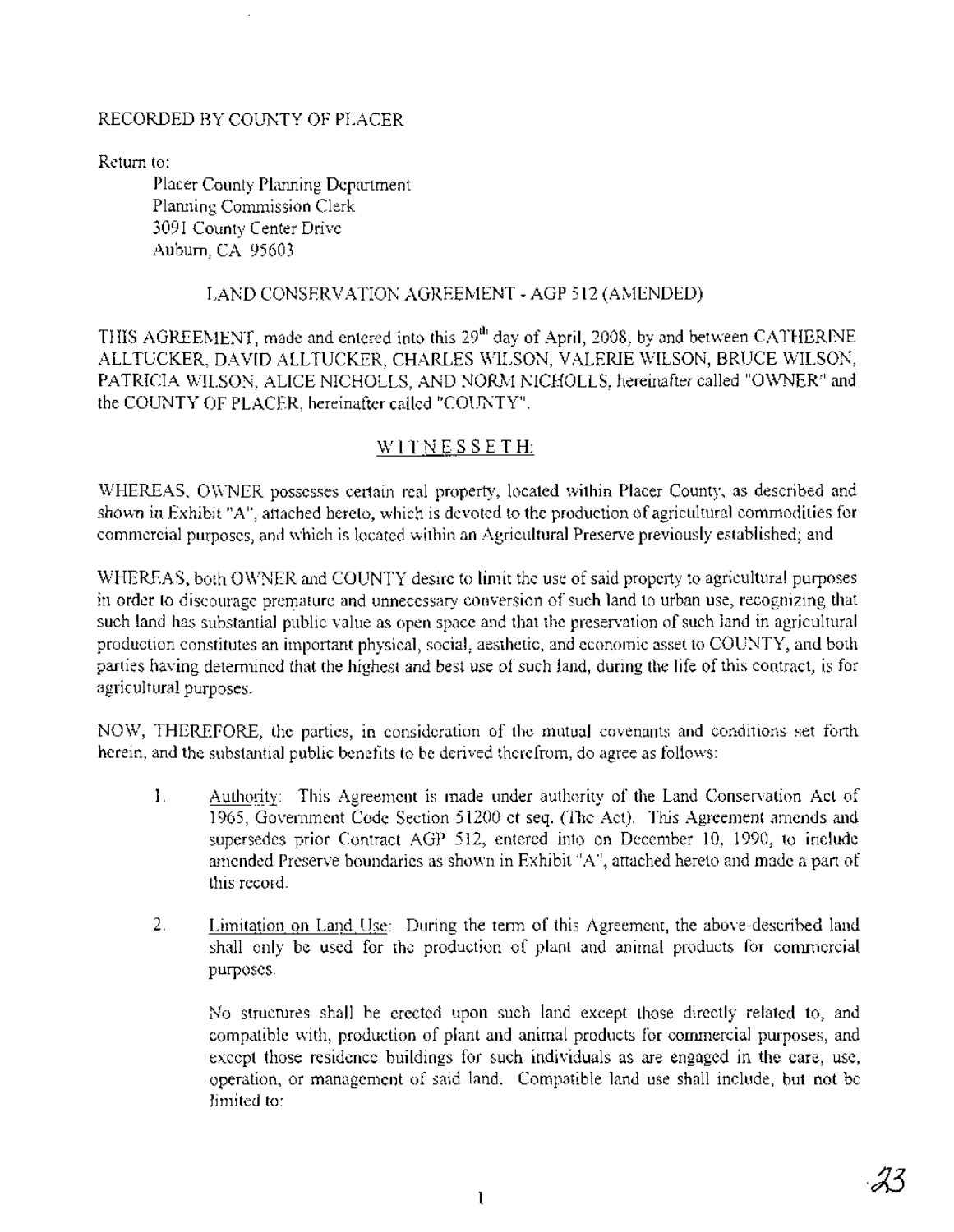- A. Public Utilities: Electric, gas, water, sewer, oil, and communication lines, both overhead and underground.
- B. Communication equipment buildings and distribution substations.
- C. Public Utility substations and service yards.

No division of said land shall be made, except in accordance with COUNTY Ordinances as from time to time amended.

- 3. Eminent Domain: When any permissible action in Eminent Domain, for the condemnation of the fee title of the land under Agreement is filed, or when such land is acquired in lieu of Eminent Domain for a public improvement, by a public agency or person, the following rules shall apply:
	- A. If the taking is of the entire acreage, this Agreement shall be null and void as of the date the action is filed and, thereafter, the contract shall not be binding on any party to it.
	- B. If the taking is of a portion of the entire acreage, this Agreement shall be null-andvoid as to the acreage so taken as of the date the action is filed, and, thereafter, the contract shall not be binding on any party to it as to such acreage taken. If, after such taking, the remaining land qualifies for an Agreement under COUNTY'S criteria, this Agreement shall continue as to such remaining acreage; if it does not qualify, then this Agreement to be null-and-void as to such remaining acreage.

As to such taking, OWNER shall be entitled to compensation for such land as he would have received if this Agreement had never been executed. OWNER shall not be subject to any penalty for termination of the Agreement as hereinabove provided.

- 4. Length of Agreement: This Agreement shall be effective commencing on January 1, 2009, and shall remain in effect for a period of ten (10) years therefrom, except as provided by Paragraph 5 and 6 thereof.
- 5. Renewal: This Agreement shall be automatically renewed on the first day of January of each year, for a period of ten (10) years from the date of said renewal, unless written notice of Non-Renewal is given by COUNTY within 60 days of the renewal or by OWNER within 90 days of the renewal date. If notice of Non-Renewal is given as provided above, this Agreement shall then expire automatically nine (9) years from January 1st following such notice of Non-Renewal. There is no penalty attached to any notice ofNon-Renewal.
- 6. Cancellation: This Agreement may be canceled by mutual agreement of all parties to this Agreement if:
	- A. COUNTY holds a public hearing on the matter after mailing notice to each and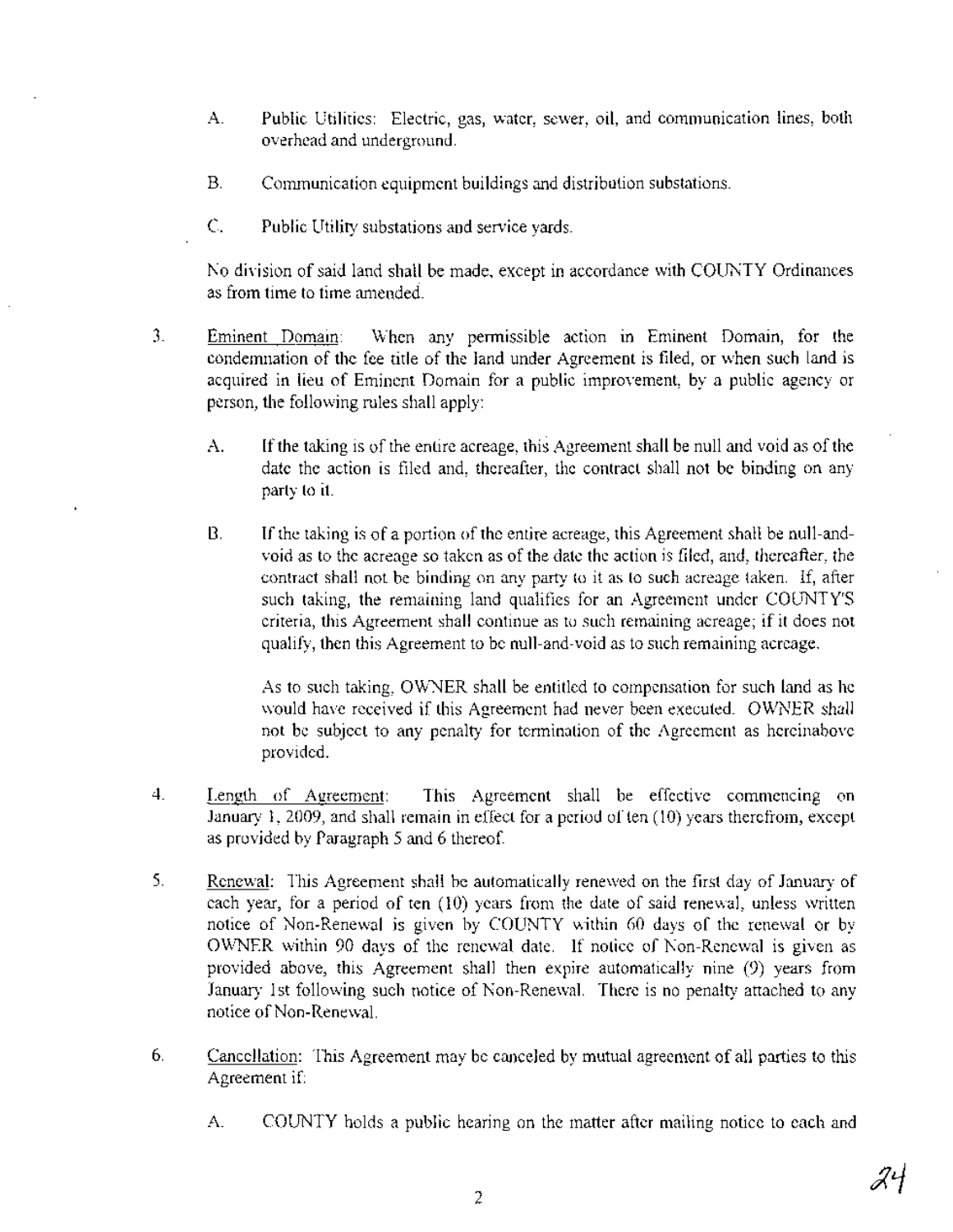every OWNER of property under contract or agreement within the agricultural preserve in which the agreement property is located, and after publishing notice of such hearing, as specified in Government Code Section 6061; and

B. At or before such hearing, less than 51% of the contracted or agreement acreage in such preserve protest such cancellation.

It is the intention of the parties hereto that cancellation will not be requested by OWNER, and will not be approved by COUNTY, except on a clear showing, to the COUNTY'S exclusive judgment and satisfaction that there has occurred a change of circumstances beyond the control of OWNER and his successors in interest, and that such change would clearly promote the public welfare.

The existence of an opportunity for another use of the land shall not be sufficient reason for cancellation. A potential alternative use of the land may be considered only if there is no proximate land, not subject to a Land Conservation Act Contract or Agreement, suitable for the use to which it is proposed the subject land be put. The uneconomic character of the existing agricultural use shall not be sufficient reason for cancellation. The uneconomic character of the existing use may be considered only if there is no other reasonable or comparable agricultural use to which the land may be put.

The cancellation fee shall be 12Yz% of the full market value of the land, when relieved of the restriction, as found by the Assessor. The determination of unrestricted value may be made the subject of an Equalization Hearing.

If, in the COUNTY'S judgment, there has occurred a change of circumstances, beyond the control of the OWNER or his successors in interest, COUNTY may waive all or part of the penalty, if the Waiver is subject to these findings by the COUNTY:

If the Board of Supervisors finds that it is in the public interest to do so, the Board may waive any payment or any portion of a payment by the landowner, or may extend the time for making the payment or a portion of the payment contingent upon the future use made of the land and its economic return to the landowner for a period of time not to exceed the unexpired period of the contract, had it not been canceled, if all of the following occur:

(1) The cancellation is caused by an involuntary transfer or change in the use which may be made of the land and the land is not immediately suitable, nor will be immediately used, for a purpose which produces a greater economic return to the owner.

(2) The Board has determined that it is in the best interests of the program to conserve agricultural land use that the payment be either deferred or is not required.

(3) The waiver or extension of time is approved by the Secretary of the Resources Agency. The Secretary shall approve a waiver or extension of time if the secretary finds that the granting of the waiver or extension of time by the Board of Supervisors is consistent with the policies ofthis chapter and that the Board complied with this article. In evaluating a request for a waiver or extension of time, the Secretary shall review the findings of the Board, the evidence in the record of the Board, and any other evidence the Secretary may receive concerning the cancellation, waiver, or extension of time.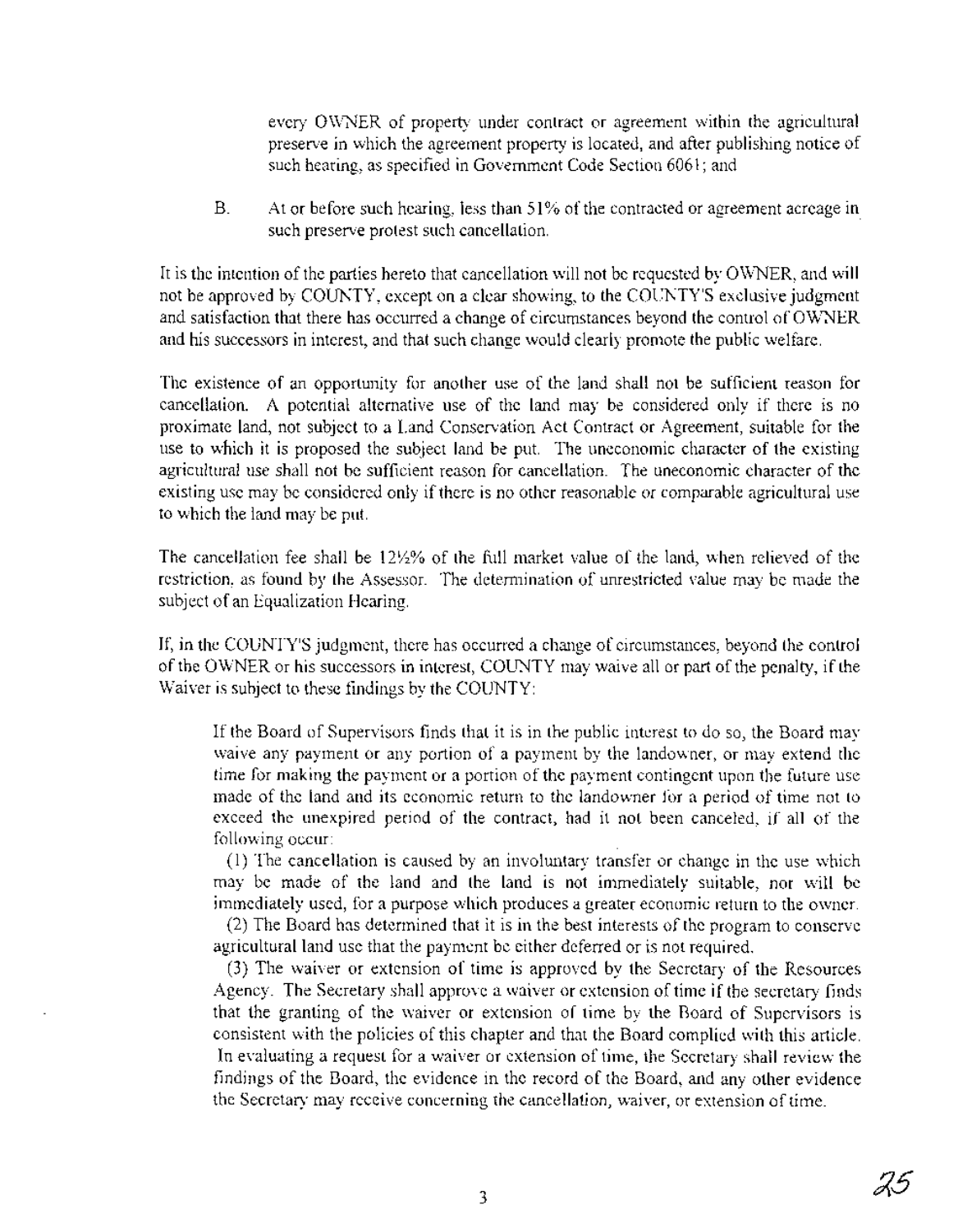- 7. Amendment: It is the intention of the parties hereto that this Agreement will not be amended, except on a clear showing, to the COUNTY'S exclusive judgment and satisfaction, that amendment of this Agreement would be consistent with the COUNTY'S administrative rules and The Act, and that any such amendment would clearly promote agricultural and open space uses.
- 8. Assessor's Report: The COUNTY'S Assessor shall annually, during the continuation of this Agreement, report to the OWNER and to the COUNTY'S Board of Supervisors the equalized, unrestricted assessed value.
- 9. Payment: OWNER shall not receive any payment from COUNTY in consideration of the obligations imposed hereunder, it being recognized and agreed that the consideration for the execution of the within agreement is the substantial public benefit to be derived therefrom, and the advantage which might accrue to OWNER as the result of possible reduction in the assessed value of said property, due to the imposition of the limitations on its use contained herein, as such factors are relevant to appraising and assessing standards under the California Constitution and California Revenue and Taxation Code 402.1, and all amendments thereto, and all other relevant sections therein.
- 10. Running with Land: This Agreement shall run with the land described above and shall be binding upon the heirs, successors, and assigns of the parties hereto.
- 11. Constitutionality: If the Land Conservation Act of 1965, contained in Government Code Sections 51200, et. seq., be declared to be unconstitutional by a Final Judgment of a Court of the State of California, or the Federal Government, then this Agreement shall be nulland-void.
- 12. Transfer of Contract: If OWNER enters into a Contract, pursuant to Government Code Section 51240, on all or any portion of land covered under this Agreement, this Agreement shall then terminate as to such land covered by such Contract. There shall be no cost or penalty to OWNER for the termination of this Agreement as tosuch contracted lands.
- 13. Compatible Uses: As used in this Agreement, the term "Compatible Uses" includes, but is not limited to the following:
	- (1) The cultivation of ground, including the preparation of soil, planting or seeding, and the raising and harvesting of trees, timber, fruits, vegetables, flowers, grains, and other stock crops; the raising, feeding, managing and breeding of livestock, poultry, fish, birds, and other animals; greenhouses; the excavation of earth, and the drilling of wells exclusively for agricultural and domestic uses; single family dwellings for persons who labor full-time on such land, together with barns, corrals, and other outbuildings and structures accessory to the foregoing. The sale on the premises of products produced hereon. The operation of private clubs for hunting and fishing. The packing, storing, and processing of products grown on the land, together with accessory buildings and structures required therefor. Commercial raising, feeding, managing, breeding, and sale on the premises of fish.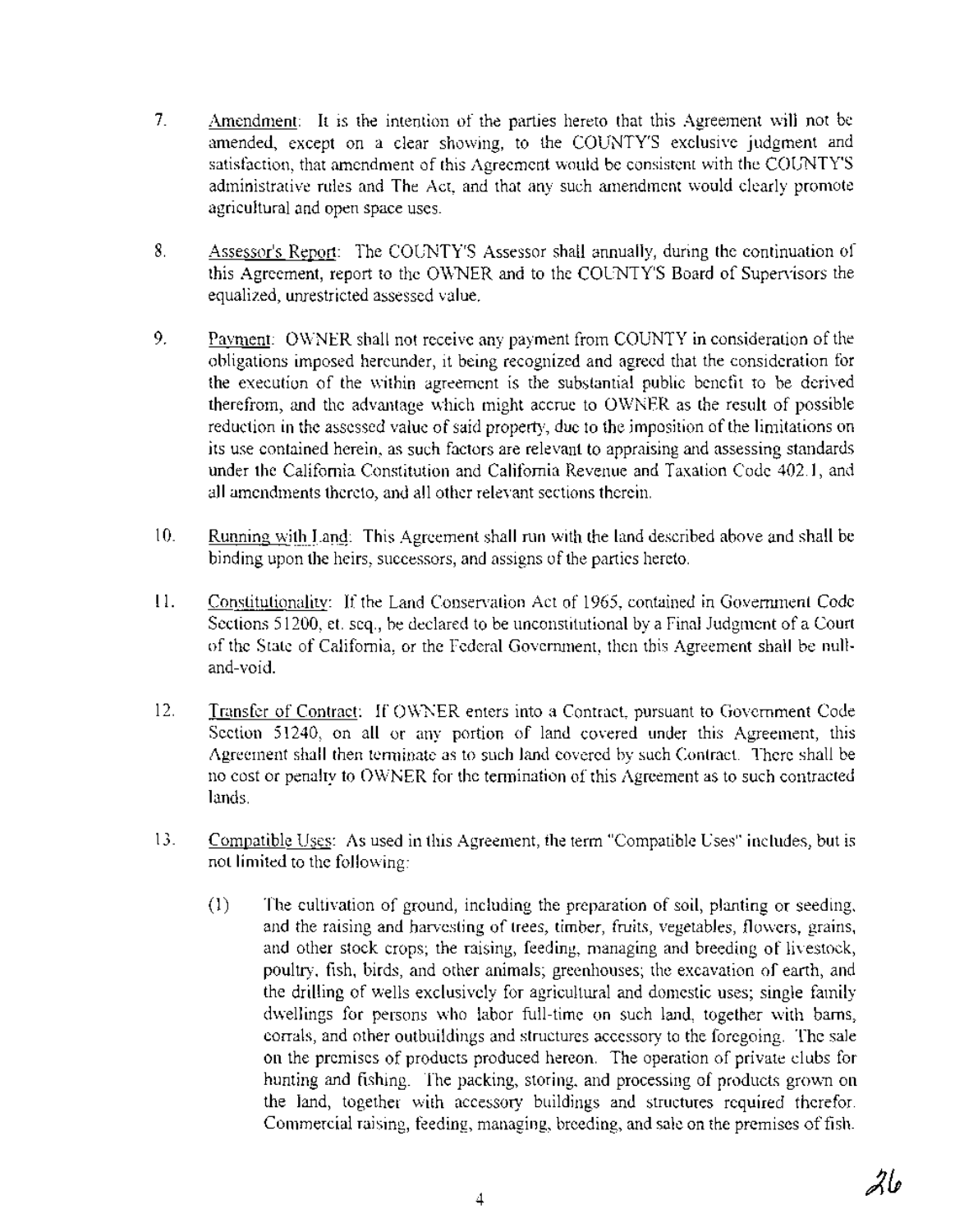- · (2) With a valid Land Development Pennit issued under the COUNTY Zoning Laws: Stands and other facilities, for the purpose of selling products produced on the land, together with accessory picnic facilities; sales of agricultural products produced off the premises, provided that the sale of such products is incidental and secondary to the sale of agricultural products produced on the premises; noncommercial airstrips, for the use of aircraft used for agricultural purposes, together with accessory buildings and structures required therefor, feeding lots, oil wells, gas wells, mining, seasonal housing for farm labor.
- 14. All determinations as to whether a use is a compatible use shall be made by the hearing body with the authority to render a written determination on the proposed use, following a recommendation by the Agricultural Commission. $\sqrt{ }$

 $OWNERS:$   $\frac{\sqrt{14}a\mu}{\sqrt{16}a\sqrt{16}}$   $\frac{\sqrt{2}}{B}$   $\frac{\sqrt{16}a\mu}{15}$ , ,  $\omega$ D· W,'150 r'\

(Attach Acknowledgement for each signature)

### COUNTY OF PLACER

 $Bv:$ 

Chairman, Board of Supervisors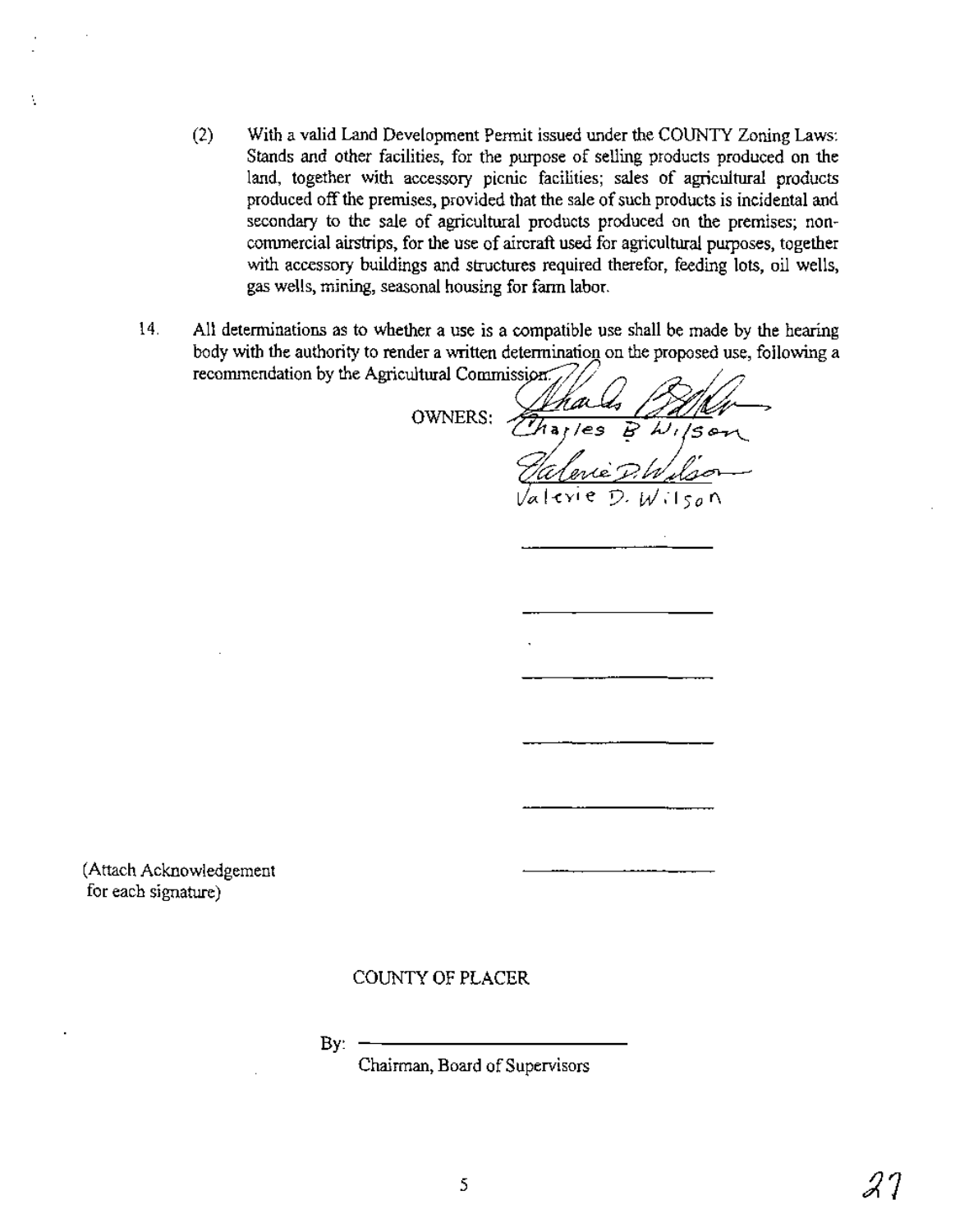Stands and other facilities, for the purpose of selling products produced on the land, together with accessory picnic facilities; sales of agricultural products produced off the premises, provided that the sale of such products is incidental and secondary to the sale of agricultural products produced on the premises; non-commercial airstrips, for the use of aircraft used for agricultural purposes, together with accessory buildings and structures required therefor, feeding lots, oil wells, gas wells, mining, seasonal housing for farm labor.

14. All determinations as to whether a use is a compatible use shall be made by the hearing body with the authority to render a written determination on the proposed use, following a recommendation by the Agricultural Commission.

 $\ddot{\mathcal{L}}$ 8/08 **OWNERS**  $3/28/08$ 

(Attach Acknowledgement for each signature)

### COUNTY OF PLACER

By:

Chairman, Board of Supervisors

### CERTIFICATION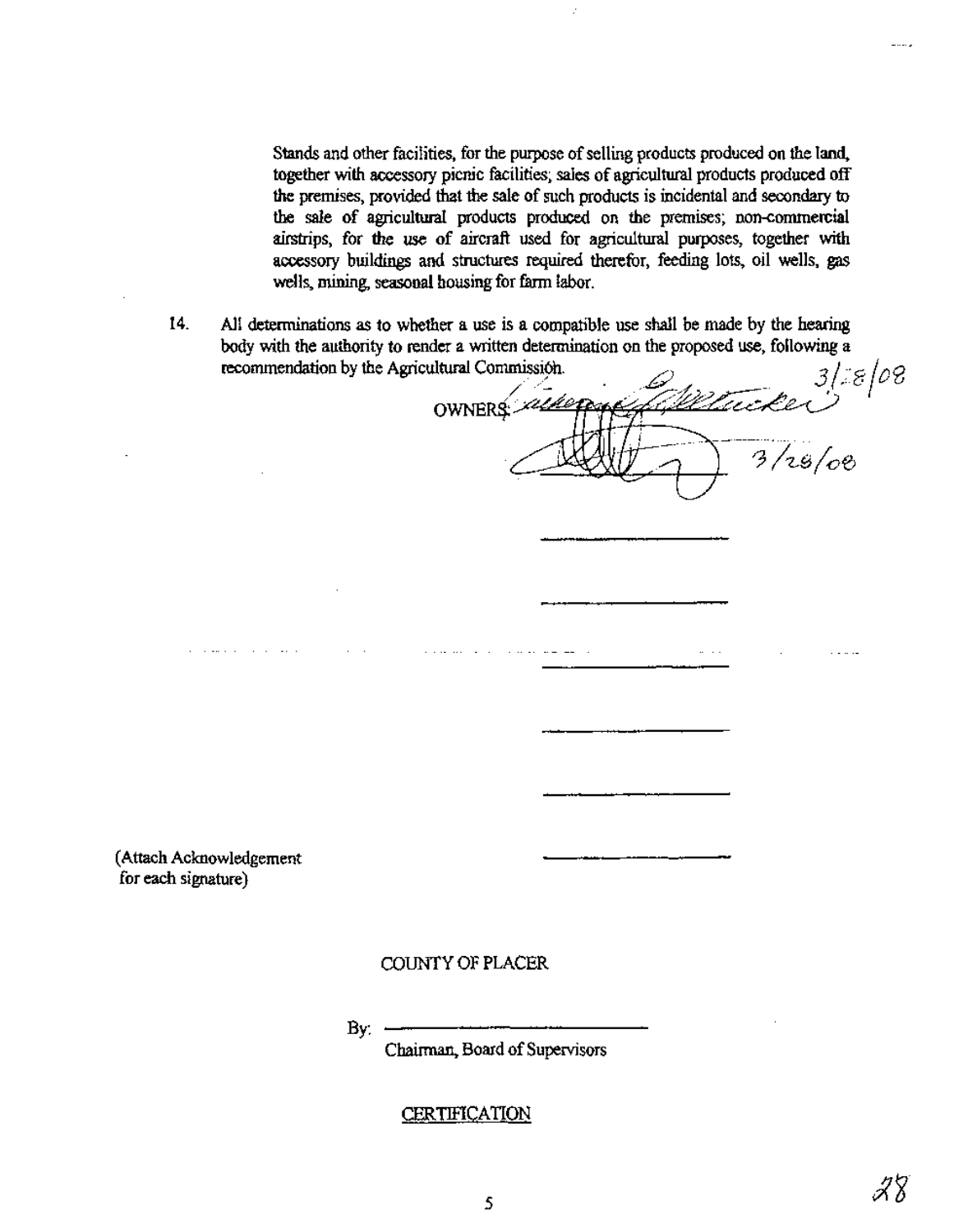Stands and other facilities, for the purpose of selling products produced on the land, together with accessory picnic facilities; sales of agricultural products produced off the premises, provided that the sale of such products is incidental and secondary to the sale of agricultural products produced on the premises; non~commercial airstrips, for the use of aircraft used for agricultural purposes, together with accessory buildings and structures required therefor, feeding lots, oil wells, gas wells, mining, seasonal housing for farm labor.

14. All determinations as to whether a use is a compatible use shall be made by the hearing body with the authority to render a written determination on the proposed use, following a recommendation by the Agricultural Commission.

OWNERS:

Bruce Withon

 $V$ aturia d'UV

(Attach Acknowledgement for each signature)

COUNTY OF PLACER

By:

Chairman, Board of Supervisors

**CERTIFICATION**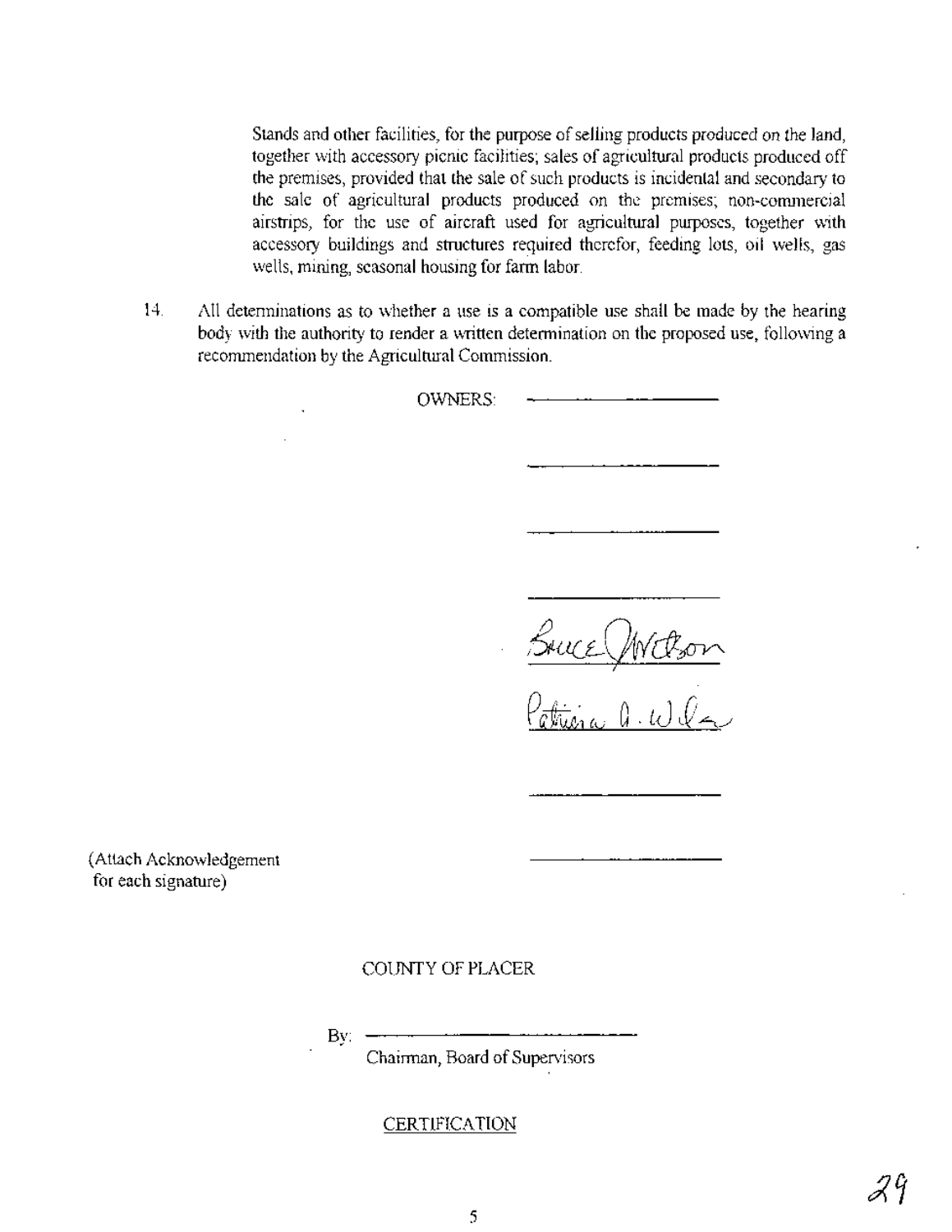Stands and other facilities, for the purpose of selling products produced on the land, together with accessory picnic facilities; sales of agricultural products produced off the premises, provided that the sale of such products is incidental and secondary to the sale of agricultural products produced on the premises; non-commercial airstrips, for the use of aircraft used for agricultural purposes, together with accessory buildings and structures required therefor, feeding lots, oil wells, gas wells, mining, seasonal housing for farm labor. the sale of agricultural products produced on the premises; non-commercia<br>airstrips, for the use of aircraft used for agricultural purposes, together with<br>accessory buildings and structures required therefor, feeding lots,

14. All determinations as to whether a use is a compatible use shall be made by the hearing body with the authority to render a written determination on the proposed use, following a

OWNERS: *(t'2t?C>/* {1t4L~W .<br>@rmsn\_Q. Waa ..~~~,;. .., .. <u>// berman D. Waddle</u>

(Attach Acknowledgement for each signature)

### COUNTY OF PLACER

By:

Chairman, Board of Supervisors

### **CERTIFICATION**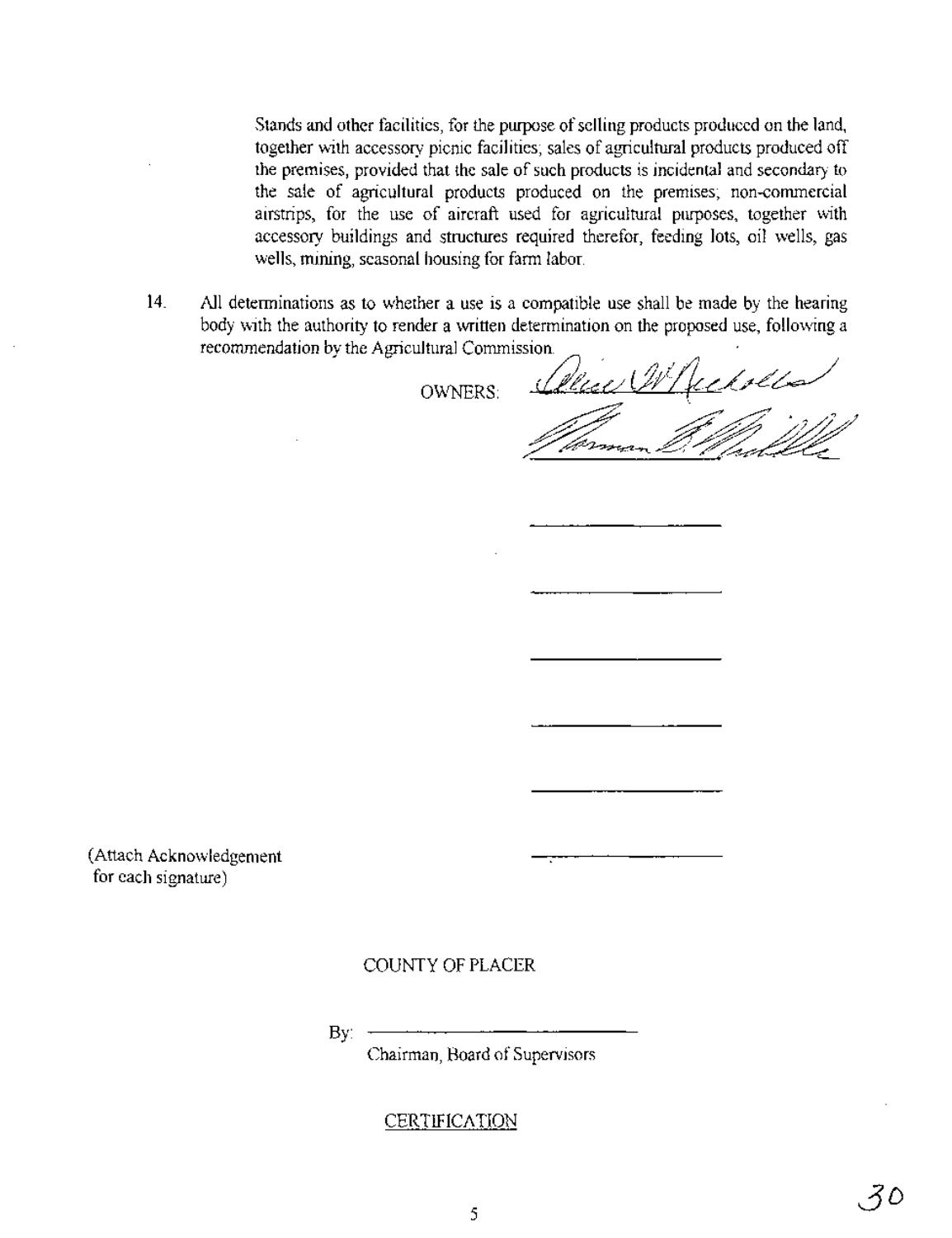The foregoing Instrument is a correct copy of the original on file in this Office.

DATED: ATTEST: --------

 $\ddot{\phantom{a}}$ 

Clerk of the Board of Supervisors of the County of Placer, State of California

By:

 $\ddot{\phantom{a}}$ 

Clerk of the Board

(Attach EXHIBIT "A")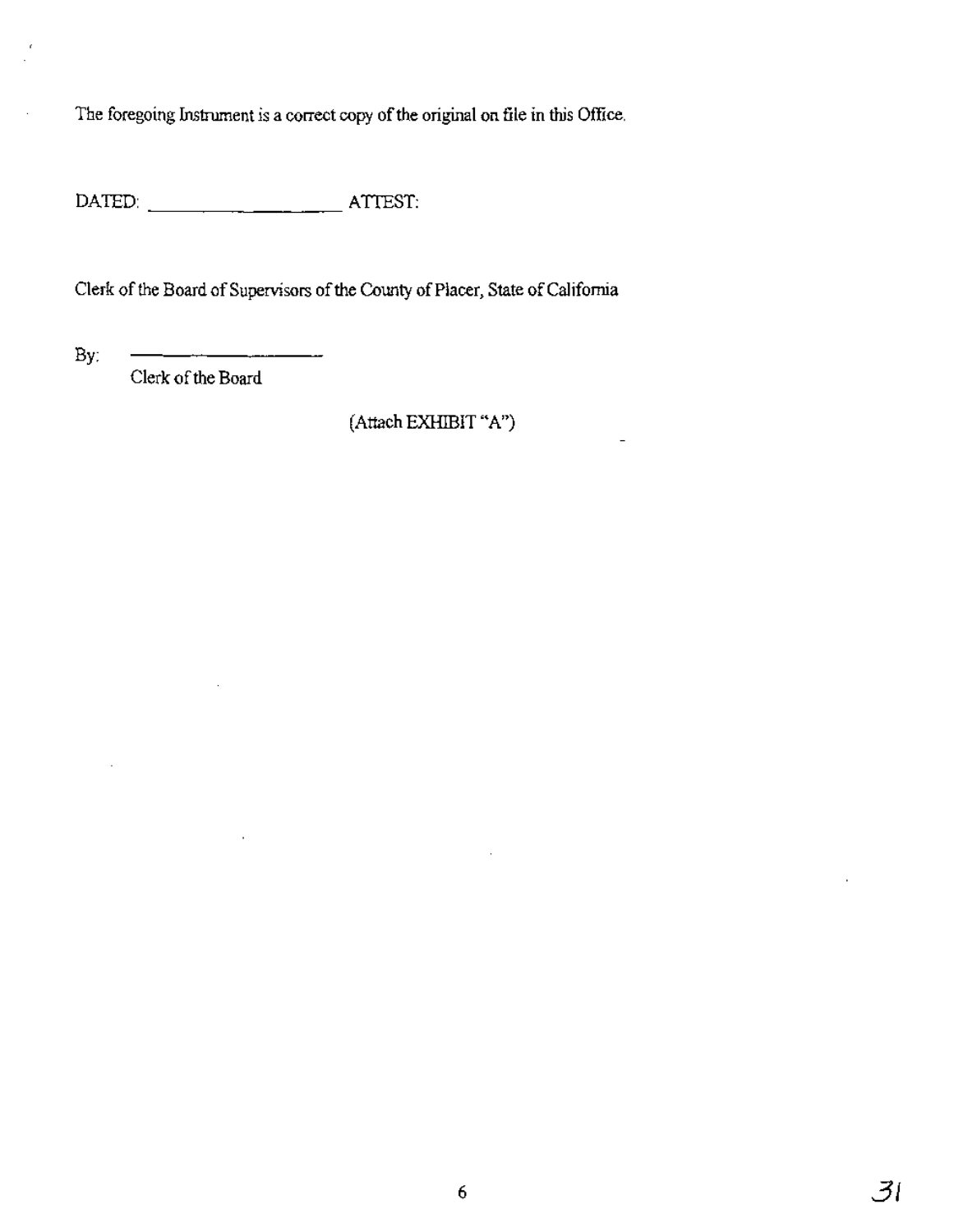### CALIFORNIA ALL-PURPOSE ACKNOWLEDGMENT

| State of California                |                                            |
|------------------------------------|--------------------------------------------|
| $^{\Lambda}$ GA (Area<br>County of |                                            |
| On<br>before me,                   |                                            |
| Oale<br>personally appeared        | Here insett Name and Title of the Officer. |
|                                    | Name(s) of Signer(s)                       |

who proved to me on the basis of satisfactory evidence to

| CHAY HER<br>Commission # 1787970<br>Notary Public - California<br><b>Sacramento County</b><br>My Comm. Explos Jon 2, 2012 | be the person(s) whose name(s) (s/gze subscribed to the<br>within instrument and acknowledged to me that<br>hershelthey executed the same in higher/their authorized<br>capacity(ies), and that by histher/their signature(s) on the<br>instrument the person(s), or the entity upon behalf of<br>which the person(s) acted, executed the instrument.<br>I certify under PENALTY OF PERJURY under the laws<br>of the State of California that the foregoing paragraph is |
|---------------------------------------------------------------------------------------------------------------------------|--------------------------------------------------------------------------------------------------------------------------------------------------------------------------------------------------------------------------------------------------------------------------------------------------------------------------------------------------------------------------------------------------------------------------------------------------------------------------|
|                                                                                                                           | true and correct.                                                                                                                                                                                                                                                                                                                                                                                                                                                        |
|                                                                                                                           | WITNESS my hand and official seal.                                                                                                                                                                                                                                                                                                                                                                                                                                       |
| Place Notary Seal Above                                                                                                   | Signature<br>Signifiure of Notary Public                                                                                                                                                                                                                                                                                                                                                                                                                                 |
|                                                                                                                           | OPTIONAL                                                                                                                                                                                                                                                                                                                                                                                                                                                                 |
|                                                                                                                           | Though the information below is not required by law, it may prove valuable to persons relying on the document<br>and could prevent fraudulent removal and reattachment of this form to another document.                                                                                                                                                                                                                                                                 |
| Description of Attached Document                                                                                          |                                                                                                                                                                                                                                                                                                                                                                                                                                                                          |
|                                                                                                                           |                                                                                                                                                                                                                                                                                                                                                                                                                                                                          |
|                                                                                                                           | Title or Type of Document: Land C: n32 ruation Agreement AGP 512 (Arnonoled)                                                                                                                                                                                                                                                                                                                                                                                             |
| Signer(s) Other Than Named Above: <u>( ANW ) .</u>                                                                        |                                                                                                                                                                                                                                                                                                                                                                                                                                                                          |
| Capacity(ies) Claimed by Signer(s)                                                                                        |                                                                                                                                                                                                                                                                                                                                                                                                                                                                          |
| Signer's Name: ___                                                                                                        | Signer's Name:                                                                                                                                                                                                                                                                                                                                                                                                                                                           |
| コ Individual                                                                                                              | ⊞ Individual                                                                                                                                                                                                                                                                                                                                                                                                                                                             |

| Individual                                     |                         | $\boxdot$ Individual                                    |                         |
|------------------------------------------------|-------------------------|---------------------------------------------------------|-------------------------|
| $\Box$ Corporate Officer - Title(s):           |                         | $\Box$ Corporate Officer $\rightarrow$ Title(s): $\_\_$ |                         |
| $\Box$ Partner - $\Box$ Limited $\Box$ General | <b>RIGHT THUMBPRINT</b> | ™S Partner - - D Limited III General                    | <b>RIGHT THUMBPRINT</b> |
| U Attorney in Fact                             | OF SIGNER               | <b>□ Attorney in Fact</b>                               | OF SIGNER               |
| $\Box$ Trustee                                 | Top of themb here.      | <b>□ Trustee</b>                                        | Top at thumb here $\}$  |
| 2 Guardian or Conservator                      |                         | <b>El Guardian or Conservator</b>                       |                         |
| $\Box$ Other: ___ _ _ ____                     |                         |                                                         |                         |
|                                                |                         |                                                         |                         |
| Signer is Representing:                        |                         | Signer Is Representing:                                 |                         |
|                                                |                         |                                                         |                         |
|                                                |                         |                                                         |                         |

UGAN TARA SEGERA TANGGAN DENGAN TANGGAN TARA SEGERA TANGGAN TANGGAN TANGGAN TANGGAN TANGGAN TARA TANGGAN TARA<br>1920 - Palip dan mempunya Associator (1930) De Suid ave., P.O. Box 2492 - Chaismoth, C.A. 91312462 - War Maria T

32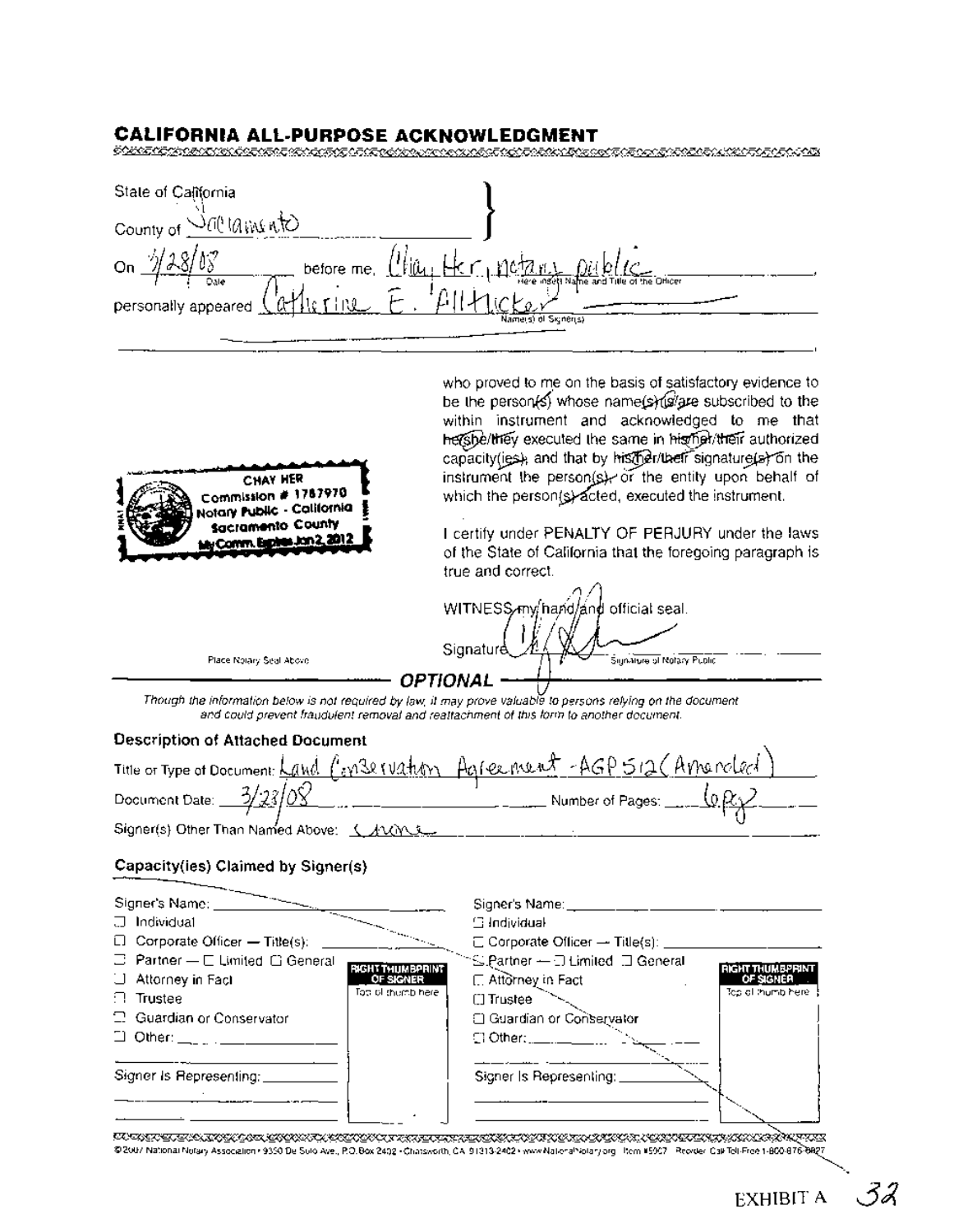#### **CALIFORNIA ALL-PURPOSE ACKNOWLEDGMENT**

| State of California                                      |                                           |
|----------------------------------------------------------|-------------------------------------------|
| 'iamuute'<br>County of                                   |                                           |
| hai,<br>On<br>before me,<br><b>LCale</b>                 | Here Insert Name and Title of the Otticer |
| 70м <i>Ро</i> –<br>'a v ≀<br>Z.<br>personally appeared Z | Name(s) of Signer(s)                      |
|                                                          | $\sim$                                    |



who proved to me on the basis of satisfactory evidence to be the person(a) whose name(a) users ubscribed to the within instrument and acknowledged to me that he/sherthey executed the same in disthet/lheir authorized capacity(ies), and that by further signature(s) on the instrument the person(s), or the entity upon behalf of which the person(s) acted, executed the instrument.

I certify under PENALTY OF PERJURY under the laws of the State of California that the foregoing paragraph is true and correct.

WITNESS rpy band and official seal. Signature Signalure of Nolary Public **OPTIONAL** 

Though the information below is not required by law, it may prove valuable to persons relying on the document and could prevent traudulent removal and reattachment of this form to another document.

### **Description of Attached Document**

Place Notary Seal Above

| Title or Type of Document: Land Canser vation Agree inent - AGD 512 (Alivendod) |                                                                                 |  |
|---------------------------------------------------------------------------------|---------------------------------------------------------------------------------|--|
| Document Date: $3/28/0.8$                                                       | Number of Pages: $\frac{1}{2}$ $\frac{1}{2}$ $\frac{1}{2}$ $\frac{2}{\sqrt{2}}$ |  |
| Signer(s) Other Than Named Above: AMMA                                          |                                                                                 |  |

### Capacity(ies) Claimed by Signer(s)

| Signer's Name: ________                                                                                                                                                                                                                                                                                             | Signer's Name:                                                             |                         |
|---------------------------------------------------------------------------------------------------------------------------------------------------------------------------------------------------------------------------------------------------------------------------------------------------------------------|----------------------------------------------------------------------------|-------------------------|
| Individual                                                                                                                                                                                                                                                                                                          | $\Box$ Individuali                                                         |                         |
| $\Box$ Corporate Officer - Title(s): ______                                                                                                                                                                                                                                                                         | $\square$ Corporate Officer — Title(s): $\rule{1em}{0.15mm}$               |                         |
| $\Box$ Partner - (i Limited 1) General                                                                                                                                                                                                                                                                              | $\Box$ Partner -- $\Box$ Limited $\Box$ General<br><b>RIGHT THUMBPRINT</b> | <b>RIGHT THUMBPHINT</b> |
| $\Box$ Attorney in Fact                                                                                                                                                                                                                                                                                             | D'Attorney in Fact<br>OF SIGNER                                            | OF SIGNER               |
| <b>C</b> Trustee                                                                                                                                                                                                                                                                                                    | Top of thumb acre if<br>□ Trustee                                          | Top of thumb here.      |
| <b>C.</b> Guardian or Conservator                                                                                                                                                                                                                                                                                   | 1) Guardian or Conservator                                                 |                         |
| $\Box$ Other: $\frac{1}{2}$ $\frac{1}{2}$ $\frac{1}{2}$ $\frac{1}{2}$ $\frac{1}{2}$ $\frac{1}{2}$ $\frac{1}{2}$ $\frac{1}{2}$ $\frac{1}{2}$ $\frac{1}{2}$ $\frac{1}{2}$ $\frac{1}{2}$ $\frac{1}{2}$ $\frac{1}{2}$ $\frac{1}{2}$ $\frac{1}{2}$ $\frac{1}{2}$ $\frac{1}{2}$ $\frac{1}{2}$ $\frac{1}{2}$ $\frac{1}{2}$ | $\Box$ Other: $\Box$ $\Box$ $\Box$                                         |                         |
|                                                                                                                                                                                                                                                                                                                     |                                                                            |                         |
| Signer Is Representing: ______                                                                                                                                                                                                                                                                                      | Signer is Representing: ________                                           |                         |
|                                                                                                                                                                                                                                                                                                                     |                                                                            |                         |
|                                                                                                                                                                                                                                                                                                                     |                                                                            |                         |

<u>STATT TI VINN KRIMIN STATT OM HANNET TIL ET KUNN VIK STATT HAN FRIHANN VIKSKONSKA STATT OG STATT FRA FRIHANN</u> @2007 National Netsuy Association+ 9350 De Solo Ave., P.O. Box 2402+Chalsworth, CA, 91313/2402+www.NationalNotary.org | ttem #5907 | Reorder, Ca" To!-Free + BDc;B70-6827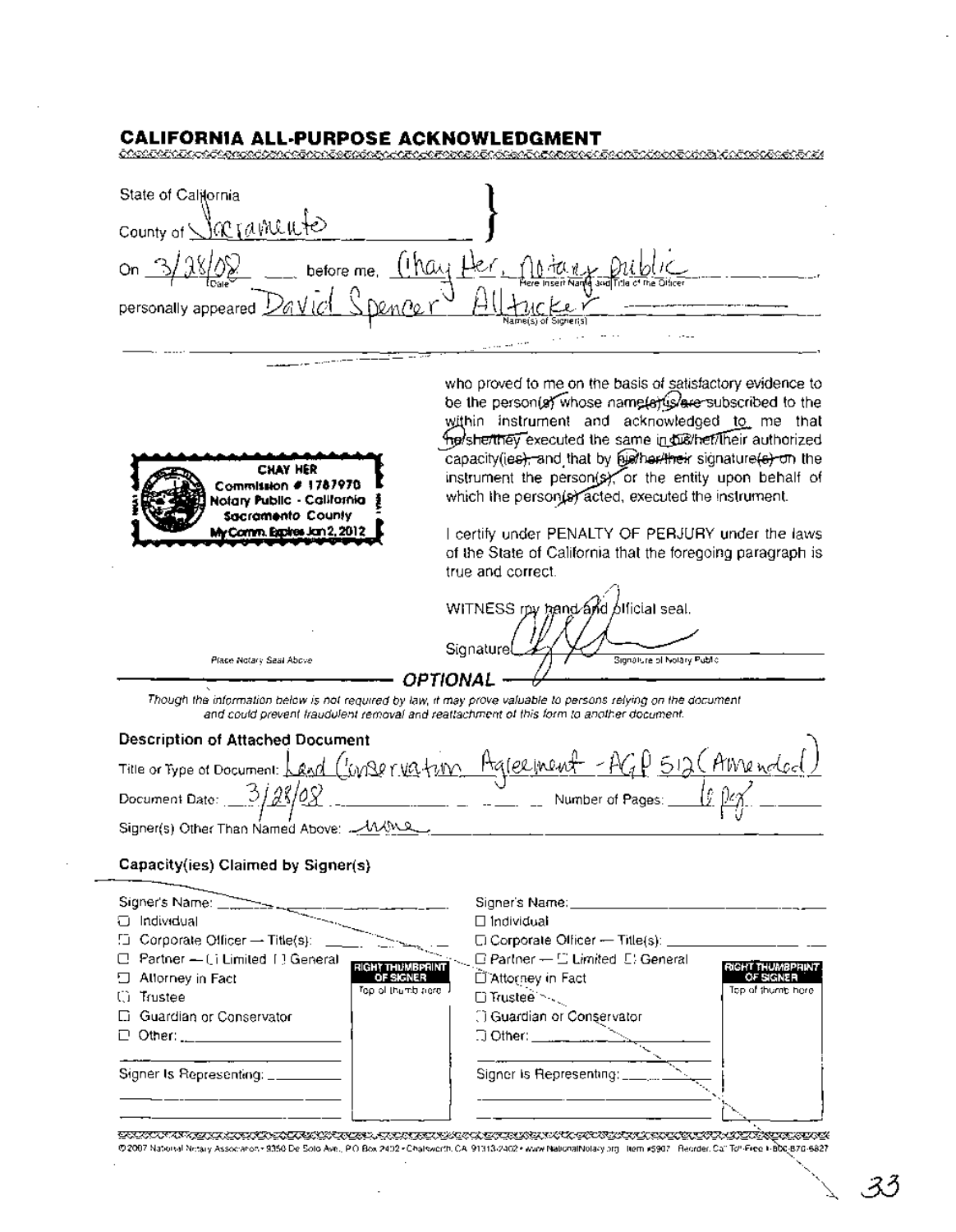| CALIFORNIA ALL-PURPOSE ACKNOWLEDGMENT                                                                                             |                                                                                                                                                                                                                                                                                                                                                                                                                                                                                                                                                                                                   |
|-----------------------------------------------------------------------------------------------------------------------------------|---------------------------------------------------------------------------------------------------------------------------------------------------------------------------------------------------------------------------------------------------------------------------------------------------------------------------------------------------------------------------------------------------------------------------------------------------------------------------------------------------------------------------------------------------------------------------------------------------|
| NOS ONAS ALEXENATO EN OPOLOGIA DE LA CORTA DE LA TRATA DE LA CONTA DE LA CORTA                                                    |                                                                                                                                                                                                                                                                                                                                                                                                                                                                                                                                                                                                   |
| State of California                                                                                                               |                                                                                                                                                                                                                                                                                                                                                                                                                                                                                                                                                                                                   |
| County of $\leq$ CTTER                                                                                                            |                                                                                                                                                                                                                                                                                                                                                                                                                                                                                                                                                                                                   |
|                                                                                                                                   | On $4/4/0$ S before me, $R.R.S INU_H - N07 ARY$ VBLIC<br>personally appeared CHARLES, B, WILSON, AND VALERIE                                                                                                                                                                                                                                                                                                                                                                                                                                                                                      |
|                                                                                                                                   |                                                                                                                                                                                                                                                                                                                                                                                                                                                                                                                                                                                                   |
| $D$ $W_{LL}$ SON                                                                                                                  |                                                                                                                                                                                                                                                                                                                                                                                                                                                                                                                                                                                                   |
| <b>R.P.S. GH</b><br><b>ECOMM</b> # 1543690<br><b>IOTARY PUBLIC CAUFORNIA D</b><br>SACRAMENTO COUNTY 0<br>COMM. EXP. JAN. 10, 2009 | who proved to me on the basis of satisfactory evidence to<br>be the person(s) whose name(s) is/are subscribed to the<br>within instrument and acknowledged to me that<br>he/she/they executed the same in his/her/their authorized<br>capacity(ies), and that by his/her/their signature(s) on the<br>instrument the person(s), or the entity upon behalf of<br>which the person(s) acted, executed the instrument.<br>I certify under PENALTY OF PERJURY under the laws<br>of the State of California that the foregoing paragraph is<br>true and correct.<br>WITNESS my hand and official seal. |
| Place Notary Seal Above                                                                                                           | Signature __                                                                                                                                                                                                                                                                                                                                                                                                                                                                                                                                                                                      |
|                                                                                                                                   | <b>OPTIONAL -</b><br>Though the information below is not required by law, it may prove valuable to persons relying on the document<br>and could prevent fraudulent removal and reaffachment of this form to another document                                                                                                                                                                                                                                                                                                                                                                      |
| <b>Description of Attached Document</b>                                                                                           |                                                                                                                                                                                                                                                                                                                                                                                                                                                                                                                                                                                                   |
|                                                                                                                                   | Title or Type of Document: <u>LAND CONSERVATION ACREEMENT</u> - AGP 512                                                                                                                                                                                                                                                                                                                                                                                                                                                                                                                           |
| Document Date: $L_1L_1$ $L_2$ $\rightarrow$ $\rightarrow$ $\rightarrow$                                                           | $\overline{\phantom{a}}$ Number of Pages: $\overline{\phantom{a}}$ ) $\overline{\phantom{a}}$                                                                                                                                                                                                                                                                                                                                                                                                                                                                                                     |

### Capacity(ies) Claimed by Signer(s)

Signer(s) Other-Than Named Above:

| $\Box$ Individual                                        | $\square$ Individual                                                                  |                         |
|----------------------------------------------------------|---------------------------------------------------------------------------------------|-------------------------|
| $\Box$ Corporate Officer - Title(s): $\Box$              | [] Corporate Officer - Titie(s); _____________                                        |                         |
| $\Box$ Partner $\rightarrow \Box$ Limited $\Box$ General | $\Box$ Partner $\rightarrow$ $\Box$ Limited $\Box$ General<br><b>RIGHT THUMBPRINT</b> | <b>RIGHT THUMBPRINT</b> |
| □ Attorney in Fact                                       | T! Attorney in Fact<br>OF SIGNER                                                      | OF SIGNER               |
| □ Trustee                                                | Top of Higmo here<br>$\Box$ Trustee                                                   | Tep of thumb here.      |
| Guardian or Conservalor                                  | <b>El Guardian or Conservator</b>                                                     |                         |
| $\Box$ Other:                                            |                                                                                       |                         |
| Signer Is Representing: _________                        | Signer Is Representing: ____________                                                  |                         |
|                                                          |                                                                                       |                         |

 $\overline{\phantom{a}}$ 

CXSICRICXI<u>NCCHATSWORTH, CHATSWORTH, CANSING ACTIONS ACTORS ACTORS ACTORS ACTORS ACTORS ACTORS ACTORS ACTORS ACTORS<br>C2007 National Notary Association: 9350 De Soto Ave., P.O. Box 2402· Chatsworth, CA. 91313-2402-www.Nation</u>

 $\overline{a}$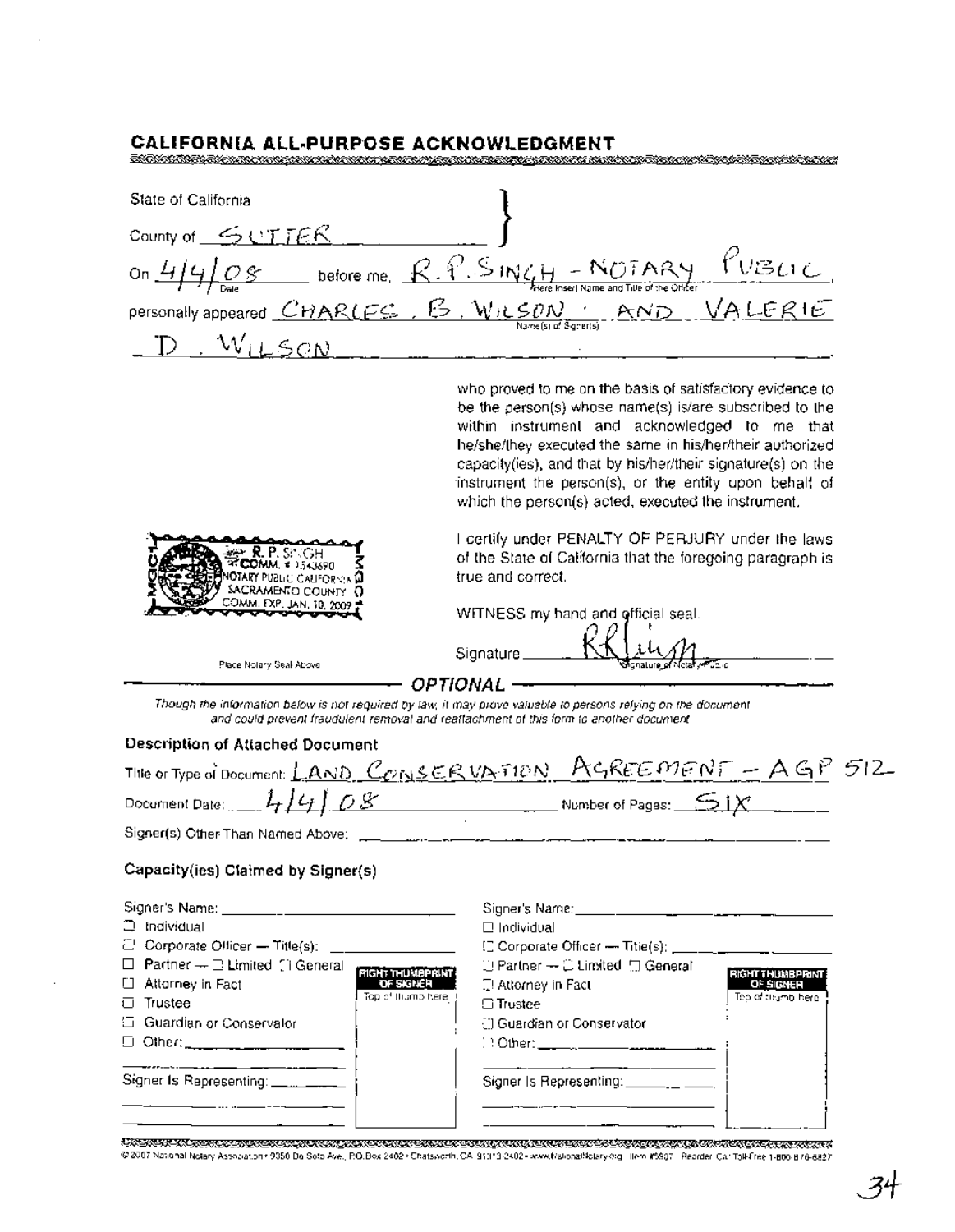### **WASHINGTON SHORT-FORM INDIVIDUAL ACKNOWLEDGMENT** IRCW42.44.100)

~~~~~~£i<!,i&)"£<7~~~~£{(~;?&r£0!iX:£&"fJ

State of Washington SS. County of  $\mathbb{C}$ O. wi<br>Wilson I certify that I know or have satisfactory evidence that  $\mathbb{R}\mathsf{e}_\mathsf{L}$ Name of Signer is the person who appeared before me, and said person acknowledged that (he/she signed this instrument and acknowledged it to be his/her free and voluntary act for the uses and purposes mentioned in the instrument. Dated: YkLIOE . Month/Day/Year (Jamara 8 D Signature of Notarizing Officer <sub>no</sub>xxec<del>ary products and</del> Notary Public State of Washington TAMARA LLONEY MY COMMISSION EXPIRES OCTOBER 20, 2010 My appointment expires Jay/Year of Appointment Expiration ------------- OPTIONAL ------------- Place Notary Seal Above Although the information in this section is not required by law, it may prove valuable to Right Thumbprint of Signer persons relying on the document and could prevent fraudulent removal and reattachment of this form to another document. Top of thumb here Description of Attached Document Title or Type of Document: LANO Com See Document Date: Number of Pages: Signer(s) Other Than Named Above:  $\&$ 

WEREN DIE BEREINSTER DIE BINDER DIE BEREIN DIE ERSTEIN DIE HEREN DIE BEREINDUNG EIN DIE BEREINDUNG ERSTERT DIE © 1999 National Notary Association· 9350 De Soto Ave., P.O. Box 2402 • Chatsworth, CA 91313-2402· www.nationalnotary.org Item No. 5906 • Reorder: Call Toll-Free 1-800-876-6827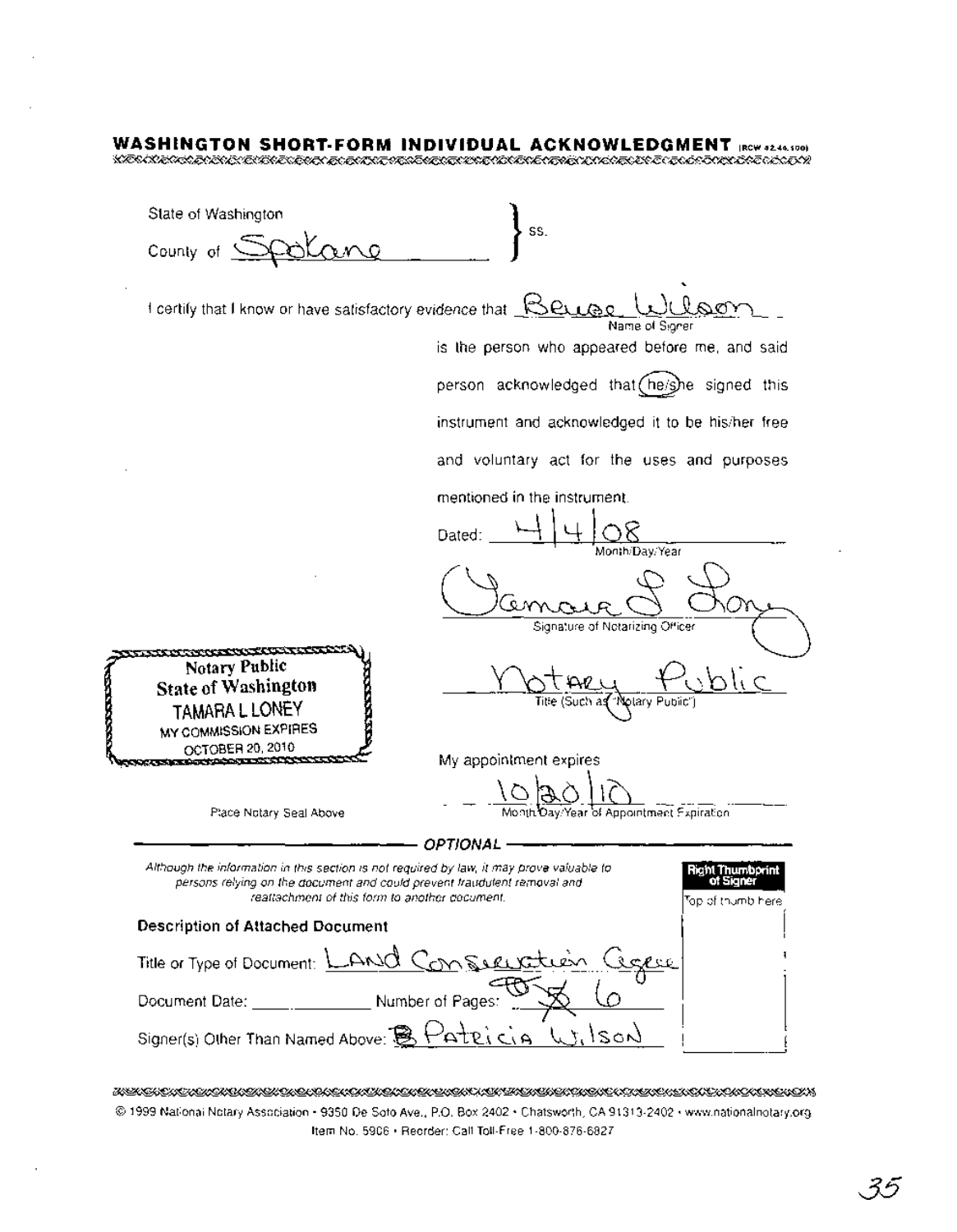### **WASHINGTON SHORT·FORM INDIVIDUAL ACKNOWLEDGMENT** IRCW42.44.1001 ~A&7£:~~~~~~~~~~A&7£<M&,!;cq~~

State of Washington SS. County of  $SPLAME$ I certify that I know or have satisfactory evidence that  $\frac{D_A + e_i \, c_i \, \rho}{\text{Name of Signer}}$ is the person who appeared before me, and said person acknowledged that he(she) signed this instrument and acknowledged it to be his/her free and voluntary act for the uses and purposes mentioned in the instrument.  $4/08$ Dated: Month/DaylYear Signature of Notarizing Officer Notary Public<br>Notary Public Notary Public<br>
State of Washingt<br>
TAMARA LLONE<br>
MY COMMISSION EXPIRENCE COTOBER 20, 2010 State of Washington , Y Public") TAMARA LLONEY MY COMMISSION EXPIRES My appointment expires Year of Appointment Expiration ------------- OPTIONAL ------------- Place Notary Seal Above Although the information in this section is not required by law, it may prove valuable to Right Thumbprint persons relying on the document and could prevent fraudulent removal and of Signer reattachment of this form to another document. Top of thumb here Description of Attached Document Title or Type of Document:  $\Box$ ANO  $\Box$ ONSEEV A Document Date:  $\frac{1}{\sqrt{2}}$  Number of Pages:  $\frac{1}{\sqrt{2}}$ Signer(s) Other Than Named Above: **Beuc**L

KER TELEVISE TILLEVENEN TELEVISEN SENTIMENTIK TILLEVISEN TELEVISEN TILLEVISEN TILLEVISEN TILLEVISEN TILLEVISE © 1999 NationalNotary Association· 9350 De Soto Ave., P.O Box 2402' Chatsworth, CA 91313-2402· www.nationalnotary.org Item No. 5906 • Reorder: Call Toll-Free 1-800-876-6827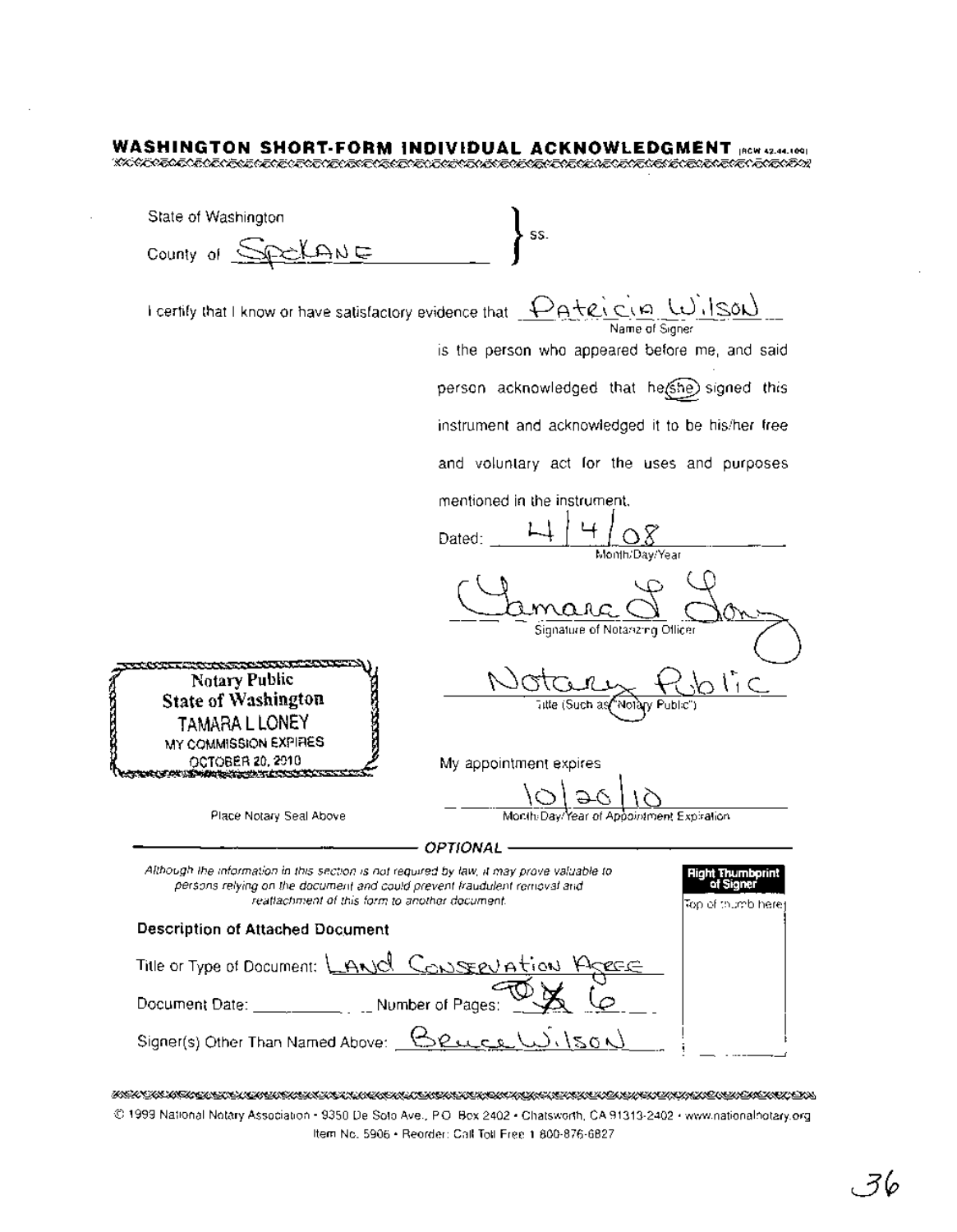### California All-Purpose Acknowledgement

| State of California                                                                                                          |                                                                                                                                                                                                                                                                                                                                                                                                                          |
|------------------------------------------------------------------------------------------------------------------------------|--------------------------------------------------------------------------------------------------------------------------------------------------------------------------------------------------------------------------------------------------------------------------------------------------------------------------------------------------------------------------------------------------------------------------|
| County of <i>1212000</i>                                                                                                     | SS.                                                                                                                                                                                                                                                                                                                                                                                                                      |
| on_4/2/08                                                                                                                    | before me. <i>[m.lu CStarting Notan Public</i>                                                                                                                                                                                                                                                                                                                                                                           |
| (Date)<br>personally appeared __ GHLC W                                                                                      | Name, Title/dapacity, Notary Public/<br>Nichalls                                                                                                                                                                                                                                                                                                                                                                         |
|                                                                                                                              | Name of Signer(s)                                                                                                                                                                                                                                                                                                                                                                                                        |
|                                                                                                                              | Personally known to me<br>-OR-                                                                                                                                                                                                                                                                                                                                                                                           |
| EMILY C. STERLING<br>COMMISSION 1623752<br>NOIANY PUELIC-CALE LINNA<br><b>NEWDACOUNTY</b><br>My Comm. Expires Nov. 22, 2009. | Proved to me on the basis of satisfactory evidence to be<br>the person(s) whose name(s) (s) are subscribed to the<br>within instrument and acknowledged to me that<br>She/he/they executed the same in her/his/their authorized<br>capacity(ies) and that by (her his/their signature(b) on the<br>instrument the person( $\sharp$ ) or the entity upon behalf of which<br>the person(s) acted, executed the instrument. |
| Place Notary Seal and/or Any Stamp above                                                                                     | ${\mathcal{M}}\widehat{\mathsf{IN}}$ ESS my hand and official seal.<br>Sterluct, Notany Public<br>Signature of Notary Public                                                                                                                                                                                                                                                                                             |
|                                                                                                                              |                                                                                                                                                                                                                                                                                                                                                                                                                          |
|                                                                                                                              | <b>Optional Information</b><br>Law does not require the information below. This information could be of great value to any person/persons relying                                                                                                                                                                                                                                                                        |
| document(s).<br>DESCRIPTION OF ATTACHED DOCUMENT                                                                             | on this document and could prevent fraudulent and/or the reattachment of this document to an unauthorized                                                                                                                                                                                                                                                                                                                |
| DATE OF DOCUMENT                                                                                                             | TITLE OR TYPE OF DOCUMENT Land Conservation Agreement<br><b>NUMBER OF PAGES</b>                                                                                                                                                                                                                                                                                                                                          |
| SIGNER(S) IF DIFFERENT THAN ABOVE $N/A$                                                                                      |                                                                                                                                                                                                                                                                                                                                                                                                                          |
|                                                                                                                              |                                                                                                                                                                                                                                                                                                                                                                                                                          |
| <b>CAPACITY CLAIMED BY SIGNER (S)</b>                                                                                        |                                                                                                                                                                                                                                                                                                                                                                                                                          |
| <b>C INDIVIDUAL</b><br>LI CORPORATE OFFICER                                                                                  |                                                                                                                                                                                                                                                                                                                                                                                                                          |
| $T\ddot{u}$ le(s)                                                                                                            |                                                                                                                                                                                                                                                                                                                                                                                                                          |
| $O$ PARTNER(S)<br>L ATTORNEY-IN-FACT                                                                                         |                                                                                                                                                                                                                                                                                                                                                                                                                          |
| $\Box$ TRUSTEE(S)                                                                                                            |                                                                                                                                                                                                                                                                                                                                                                                                                          |
| <b>U GUARDIAN/CONSERVATOR</b>                                                                                                |                                                                                                                                                                                                                                                                                                                                                                                                                          |
| ___________________                                                                                                          |                                                                                                                                                                                                                                                                                                                                                                                                                          |
| <b>SIGNER IS REPRESENTING:</b>                                                                                               |                                                                                                                                                                                                                                                                                                                                                                                                                          |
|                                                                                                                              | NAME OF PERSON(S) OR ENTITY(IES) $\frac{1}{\sqrt{1-\frac{1}{2}}}\left\{1-\frac{1}{2\sqrt{1-\frac{1}{2}}}\right\}$                                                                                                                                                                                                                                                                                                        |

money where no more networks can establishe - pichostal strate and + say 318.013.0147 - www.motarunablickeminats.com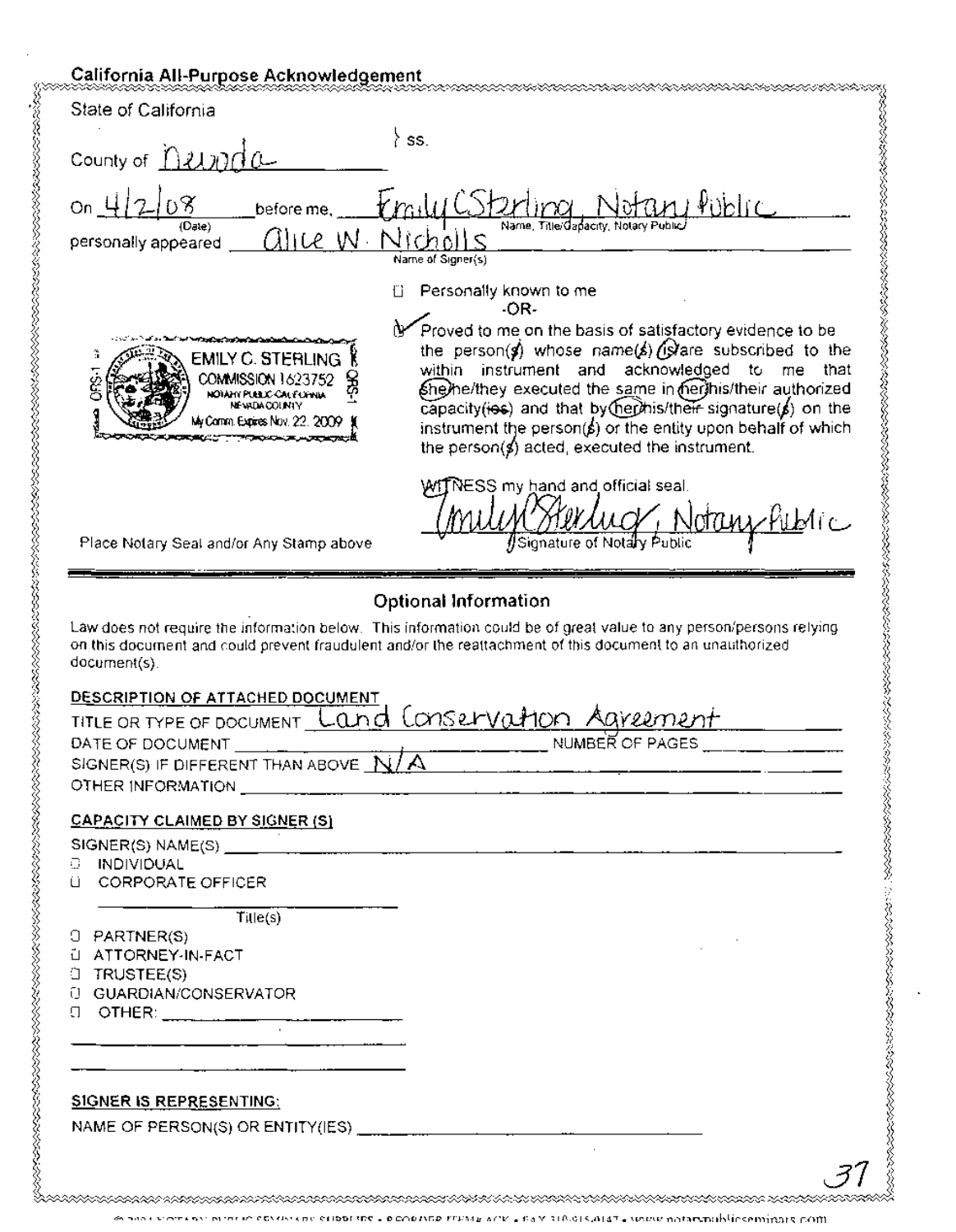| State of California                                                                                                                                         |                                                                                                                                                                                                                                                                                                                                                                                                                  |
|-------------------------------------------------------------------------------------------------------------------------------------------------------------|------------------------------------------------------------------------------------------------------------------------------------------------------------------------------------------------------------------------------------------------------------------------------------------------------------------------------------------------------------------------------------------------------------------|
|                                                                                                                                                             |                                                                                                                                                                                                                                                                                                                                                                                                                  |
| County of <u>MWada</u>                                                                                                                                      | ∤ ss.                                                                                                                                                                                                                                                                                                                                                                                                            |
|                                                                                                                                                             | on 422008 before me. Emily CSterling for Notary Public                                                                                                                                                                                                                                                                                                                                                           |
|                                                                                                                                                             | Name of Signer(s)                                                                                                                                                                                                                                                                                                                                                                                                |
|                                                                                                                                                             | Personally known to me<br>Ħ.<br>-OR-                                                                                                                                                                                                                                                                                                                                                                             |
| EMILY C. STERLING<br>COMMISSION 1623752<br>NOVARY PUBLIC-CALIFORNIA<br><b>NEWDACOUNTY</b><br>My Comm Expires Nov. 22, 2009. I                               | Proved to me on the basis of satisfactory evidence to be<br>the person(s) whose name(s) (s) are subscribed to the<br>within instrument and acknowledged to me that<br>she/he/they executed the same in her/his/their authorized<br>capacity(ies) and that by hermistheir signature(s) on the<br>instrument the person(s) or the entity upon behalf of which<br>the person( $s$ ) acted, executed the instrument. |
| Place Notary Seal and/or Any Stamp above                                                                                                                    | WITNESS my hand and official seal.<br>Круу <u>лаа</u><br>Notary Public<br>≴ignature of NotarγPublic                                                                                                                                                                                                                                                                                                              |
| document(s).<br>DESCRIPTION OF ATTACHED DOCUMENT<br>DATE OF DOCUMENT<br>SIGNER(S) IF DIFFERENT THAN ABOVE $N/R$ .                                           | on this document and could prevent fraudulent and/or the realtachment of this document to an unauthorized<br>TITLE OR TYPE OF DOCUMENT Land Conservation Agreement<br>NUMBER OF PAGES                                                                                                                                                                                                                            |
|                                                                                                                                                             |                                                                                                                                                                                                                                                                                                                                                                                                                  |
|                                                                                                                                                             |                                                                                                                                                                                                                                                                                                                                                                                                                  |
| <b>CAPACITY CLAIMED BY SIGNER (S)</b>                                                                                                                       |                                                                                                                                                                                                                                                                                                                                                                                                                  |
| D INDIVIDUAL<br><b>J CORPORATE OFFICER</b><br>Title(s)<br>$\Box$ PARTNER(S)<br>3 ATTORNEY-IN-FACT<br><b>(I) TRUSTEE(S)</b><br><b>D</b> GUARDIAN/CONSERVATOR |                                                                                                                                                                                                                                                                                                                                                                                                                  |
|                                                                                                                                                             |                                                                                                                                                                                                                                                                                                                                                                                                                  |
| <b>SIGNER IS REPRESENTING:</b>                                                                                                                              |                                                                                                                                                                                                                                                                                                                                                                                                                  |
|                                                                                                                                                             |                                                                                                                                                                                                                                                                                                                                                                                                                  |

<sup>85,500 \$</sup> vor covission clearing are stippt insige connect this ACK + FAX M3-915-0147 + www.notatypublicseminars.com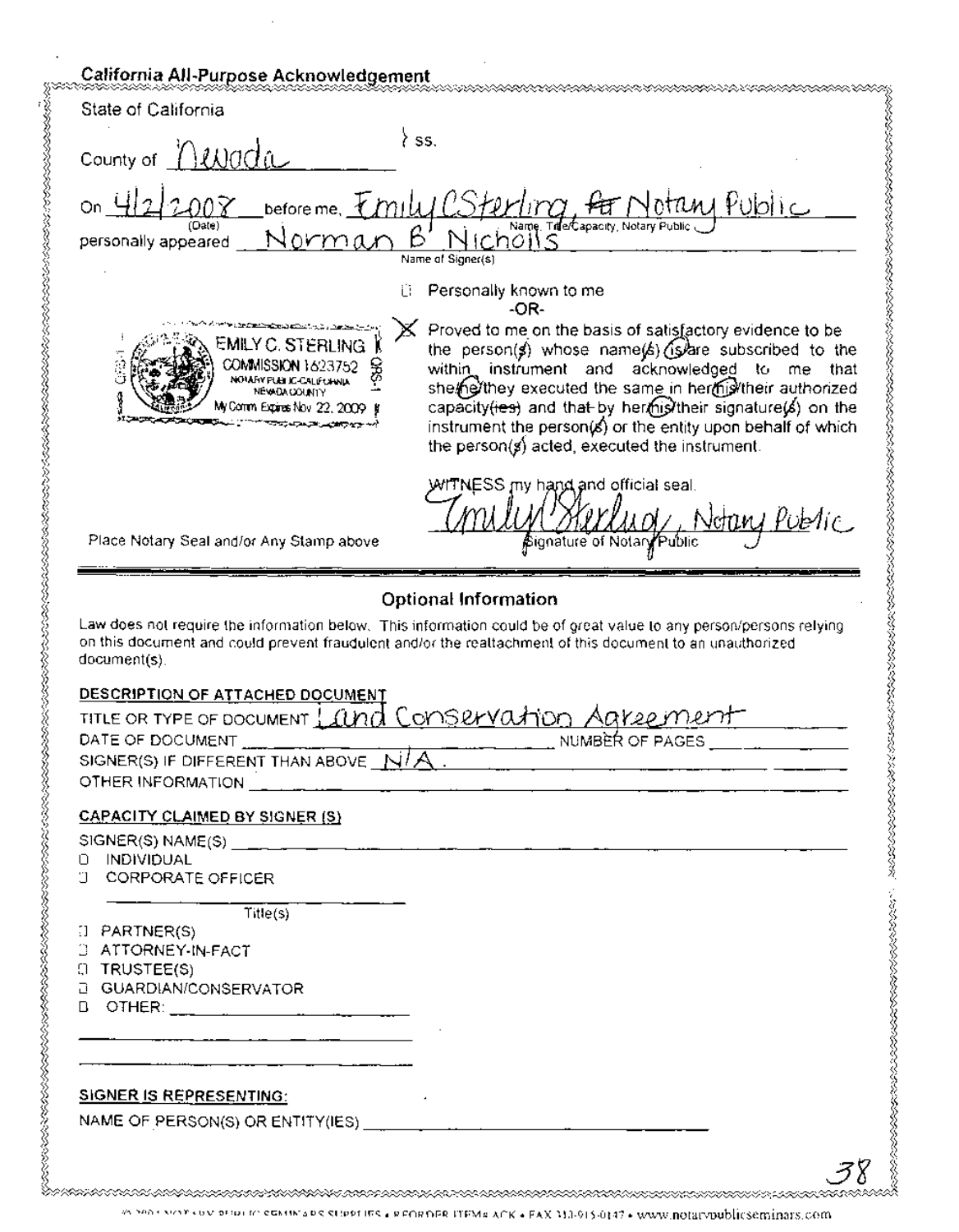### **Geil Engineering Inc 1226 High Street . Auburn. CA 95603·5015 Phone (530) 885·0426 Fax (530) 823·1309**

September 19. 2007

JOHN WILSON RESULTANT PARCEL

**Phone (530) 885-0426 Fax (530)**<br>
September 19, 2007<br> **TENTATIVE LEGAL DESCRIPTIONS**  $\overrightarrow{A}(\overrightarrow{M})$ **Aj4P** *€x/11err* **fOl<. 7TofVStJ;>** ~L/AAJT *1fArKt.Ei..S*

Parcel One

A portion of the Southwest quarter of Section 5, Township 12 North, Range 7 East, M.D.M., in the unincorporated area of Placer County, California.

Beginning at the Southwest corner of said Section 5 and running thence along the West line thereof North 1°09'52" East 26.14 feet to a point on thecenterline of Fruitvale Road, a county road; thence along said centerline on the following three (3) consecutive courses: (1) along the arc of a curve to the left having a radius of 600 feet. a central angle of 8°09'31" and a chordof North 67°53'43" East 85.35 feet to a point of reverse curvature, (2) along the arc of a curve to the right having a radius of 500 feet. a central angle of 22°55'32" and a chord of North 75°16' 44" East 198.73 feet and (3) North 86°44'30" East 657.08 feet; thence. leaving said centerline, South 1°32' West 115.26 feet to a point on the South line of the aforementioned Section 5; thence along said South line South 88°05' 15". West 925.28 feet to the point of beginning.

### Parcel Two

A portion of the Northwest quarter of Section 8, and a portion of the Northeast quarter of Section 7, all in Township 12 North, Range 7 East. M.D.M., in the unincorporated area of Placer County, California.

Beginning at the Northwest corner of said Section 8 and running thence along the North line thereof North 88°05'15" East 925.28 feet; thence South 1°32' West 665.12 feet; thence South 89°45' West 1.196.78 feet; thence due North 637.92 feet to a pointon the North line of the aforementioned Section 7; thence along said North line of Section 7 North 89°44'31" East 290.00 feet to the point of beginning.

### Parcel Three

A portion of the Southwest quarter of Section 5, Township 12 North, Range 7 East, M.D.M., in the unincorporated area of Placer County, California.

All that portion of the West half of the Southwest quarter of said Section 5 lying Northerly of Fruitvale Road excepting the following described parcel: Beginning at a point on the West line of said Section 5 from which the Southwest corner thereof bears South 1°09' 52" West 110.00 feet; thence along said section line North 1°09'52" East 396.00 feet; thence, parallel with the South line of said Section 5 North 88°05'15" East 550.00 feet; thence, parallel with the West line of said Section 5 South 1°09'52" West 396.00 feet; thence, parallel with the South line of said Section 5 South 88°05' IS" West 550.00 feet to the point of beginning.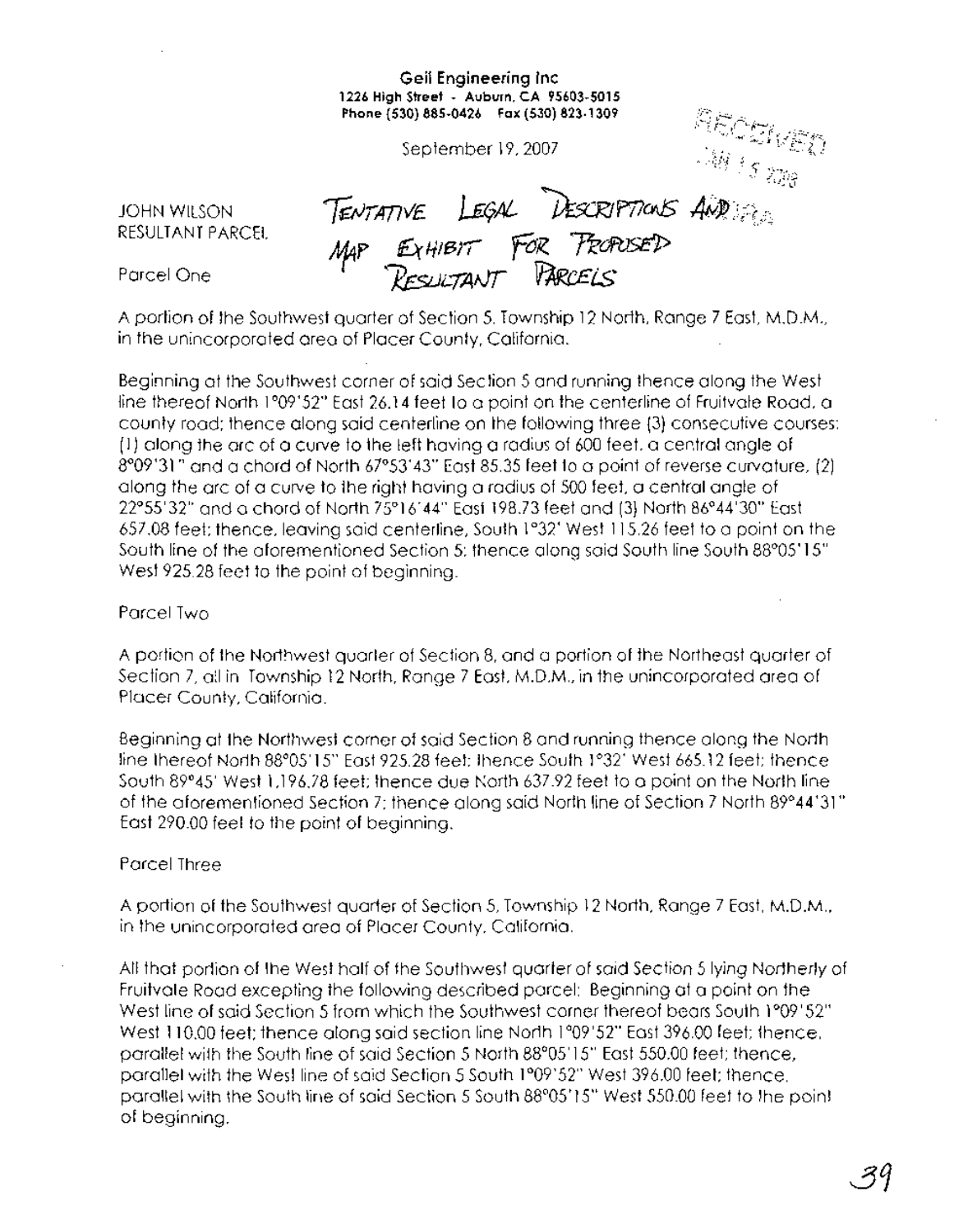### **Geil Engineering Inc 1226 High street . Auburn, CA 95603·5015 Phone (530) 885·0426 Fax (530) 823·1309**

September 19, 2007

### WILSON FAMILY TRUST TO JOHN WILSON TRANSFER PARCEL

Parcel One

A portion of the Southwest quarter of Section 5, Township 12 North, Range 7 East, M.D.M., in the unincorporated area of Placer County, California.

Beginning at the Southwest corner of said Section 5 and running thence along the West line thereof North 1°09'52" East 26.14 feet to a point on the centerline of Fruitvale Road, a county road; thence along said centerline on the following three (3) consecutive courses: (1 ) along the arc of a curve to the left having a radius of 600 feet, a central angle of 8°09'31" and <sup>a</sup> chord of North 67°53'43" East 85.35 feet to a point of reverse curvature, (2) along the arc of a curve to the right having a radius of 500 feet, a central angle of 22°55'32" and a chord of North 75°16'44" East 198.73 feet and (3) North 86°44'30" East 657.08 feet; thence, leaving said centerline, South 1°32' West 115.26 feet to a point on the South line of the aforementioned Section 5; thence along said South line South 88°05'15" West 925.28 feet to the point of beginning.

Parcel Two

A portion of the Northwest quarter of Section 8, and a portion of the Northeast quarter of Section 7, all in Township 12 North, Range 7 East, M.D.M.. in the unincorporated area of Placer County, California.

Beginning at the Northwest corner of said Section 8 and running thence along the North line thereof North 88°05' 15" East 925.28 feet; thence South 1°32' West 665.12 feet; thence South 89°45' West 1,196.78 feet; thence due North 637.92 feet to a point on the North line of the aforementioned Section 7; thence along said North line of Section 7 North 89°44'31" East 290.00 feet to the point of beginning.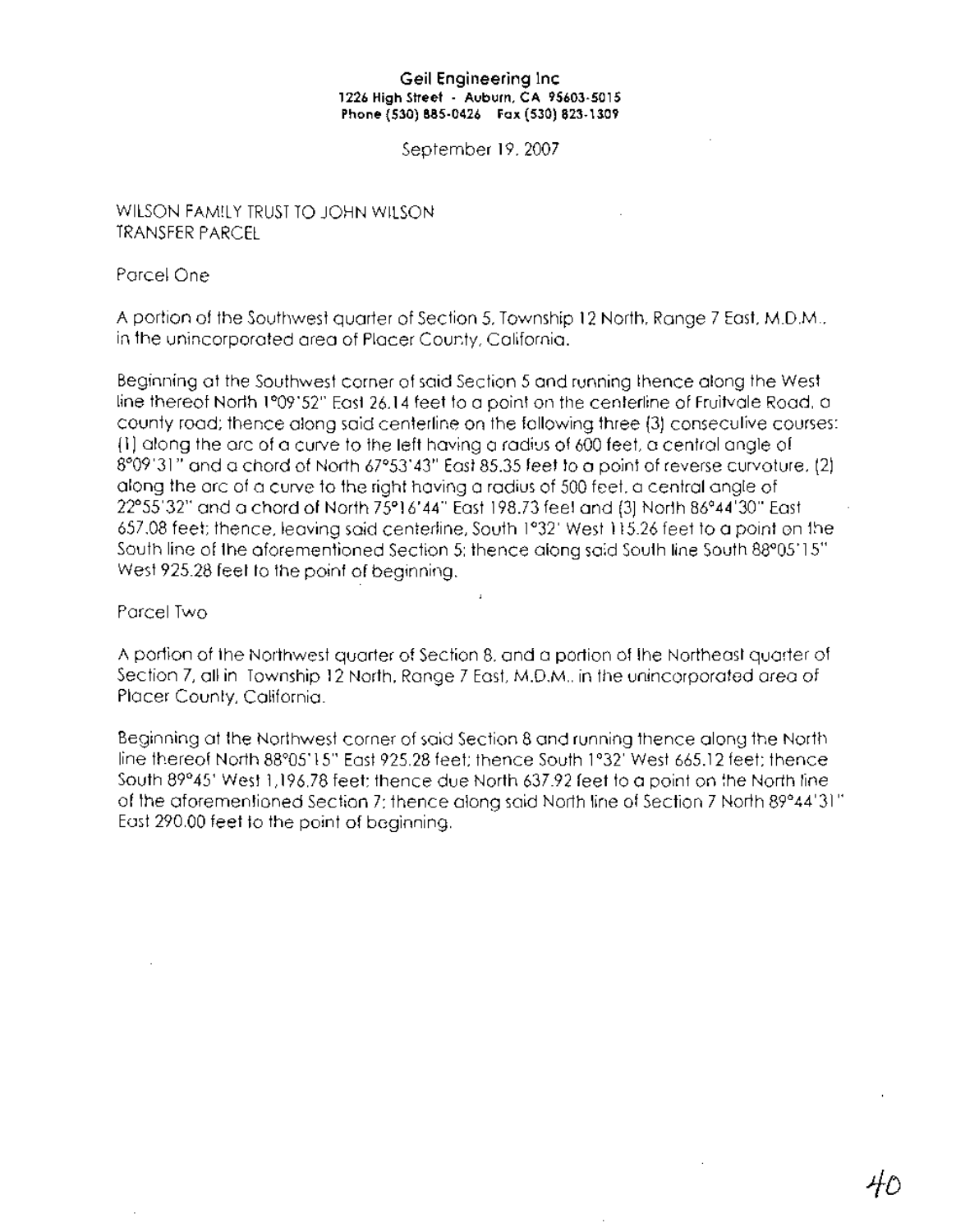### **Geil Engineering Inc 1226 High Street . Auburn, CA 95603·5015 Phone (530) 885·0426 Fax (530) 823·1309**

September 19,2007

WILSON FAMILY TRUST RESULTANT PARCEL

A portion of the Northwest quarter of Section 8, and a portion of the Northeast quarter of Section 7, all in Township 12 North, Range 7 East. M.D.M., **in** the unincorporated area of Placer County, California.

The North half of the Northeast quarter of said Section 7 and the Northwest quarter of said Section 8, excepting the Southerly 550 feet thereof.

Excepting therefrom the following described parcel:

A portion of the Northwest quarter of Section 8, and ci portion of the Northeast quarter of Section 7, all in Township 12 North, Range 7 East, M.D.M., in the unincorporated area of Placer County, California.

Beginning at the Northwest corner of said Section 8 and running thence along the North line thereof North 88°05'15" East 925.28 feet: thence South 1°32' West 665.12 feet; thence South 89°45' West 1,196.78 feet; thence due North 637.92 feet to a point on the North line of the aforementioned Section 7; thence along said North line of Section 7 North 89°44'31" East 290.00 feet to the point of beginning.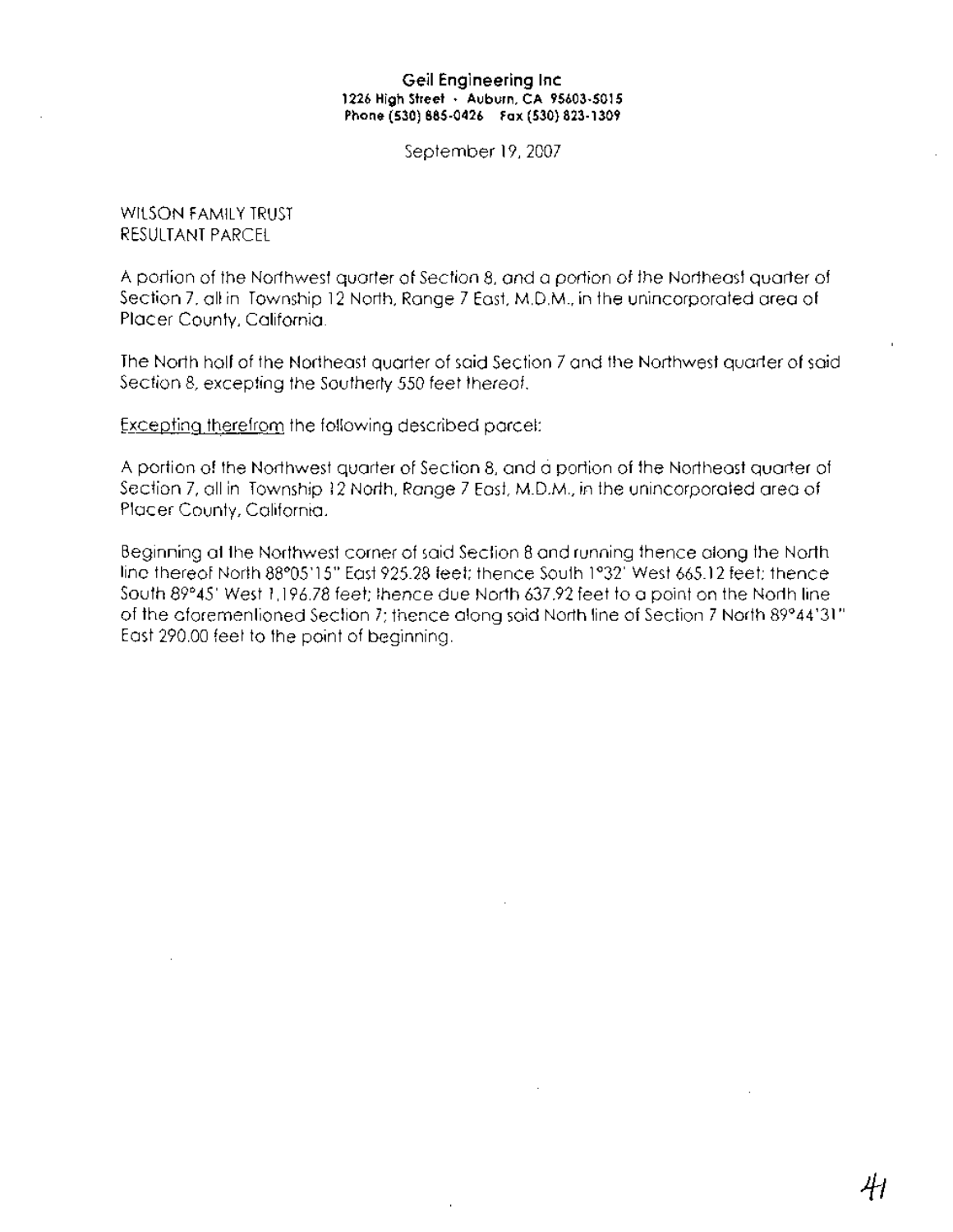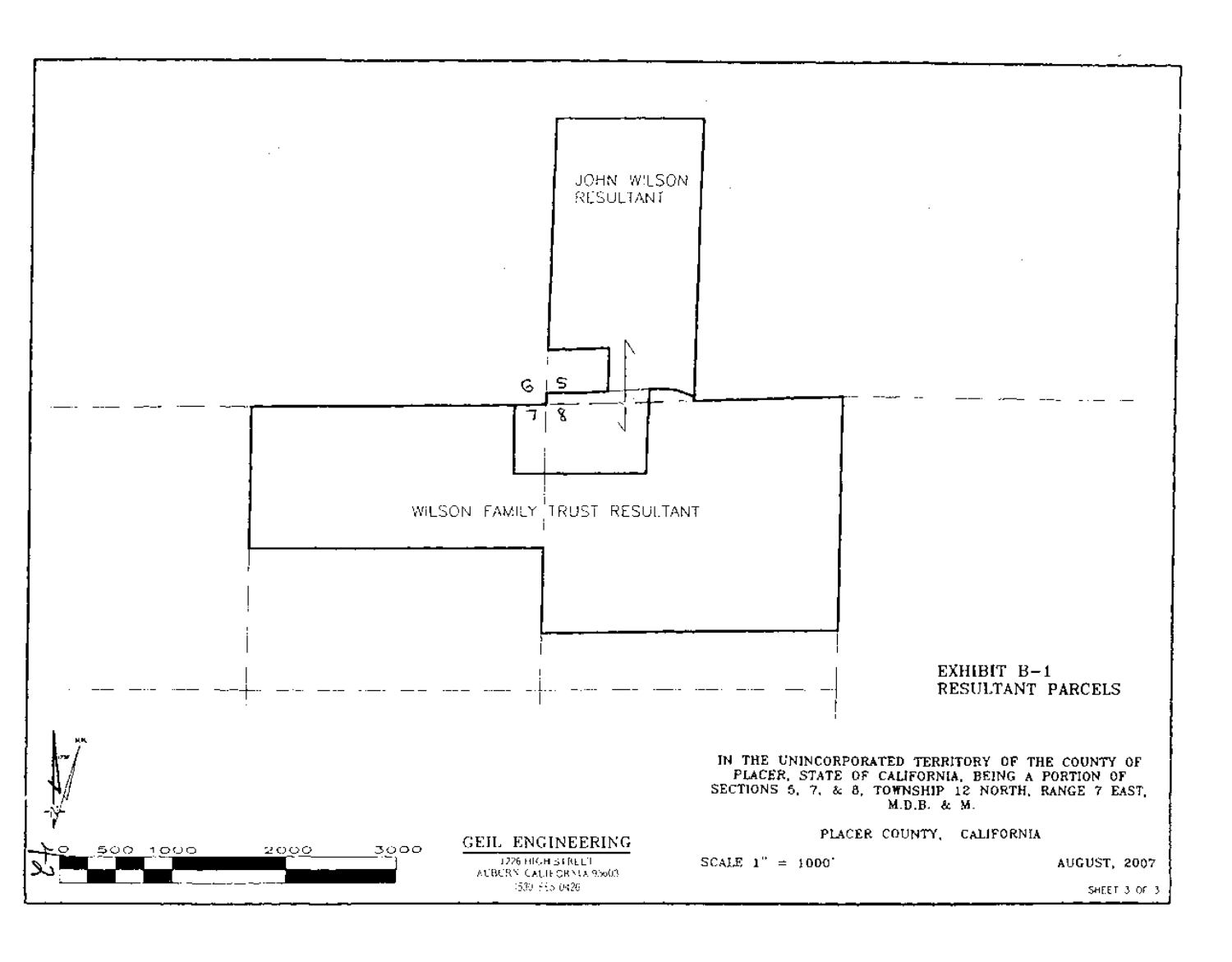

## **PLACER COUNTY DEPARTMENT OF AGRICULTURE WEIGHTS AND MEASURES**

11477 E Avenue, Auburn, CA 95603-2799 (530) 889-7372 FAX (530) 823-1698

**CHRISTINE E. TURNER** Agricultural Commissioner/ Sealer of Weights and Measures

March 19,2008

TO: Placer County Board of Supervisors

FROM: Christine E. Turner, Agricultural Commissioner/Sealer

### **SUBJECT: Proposed Boundary Line Adjustment Between Agricultural Preserve 511 and Agricultural Preserve 512 - PAGP 20080018**

During the Agricultural Commission's March 10, 2008 meeting, the Commission voted unanimously,  $8 - 0$  (one member absent), to recommend the Board of Supervisors approve a Boundary Line Adjustment Between Agricultural Preserve 511 and Agricultural Preserve 512. The boundary line adjustment will transfer 20 acres of land from AGP 512, reducing it to 172 acres, to AGP 511, increasing it to 90 acres. The properties are located at 4065 Fruitvale Road and 4070 Fruitvale Road in rural Lincoln.

The properties include both irrigated and non-irrigated pasture land utilized for year-round cattle grazing and will continue to meet the minimum qualifications for Williamson Act contracts. The boundary line adjustment is consistent with the goals and policies of the Placer County General Plan and consistent with the California land Conservation Act the Placer County Administrative Rules for Williamson Act Lands.

cc: Placer County Planning Department Placer County Agricultural Commission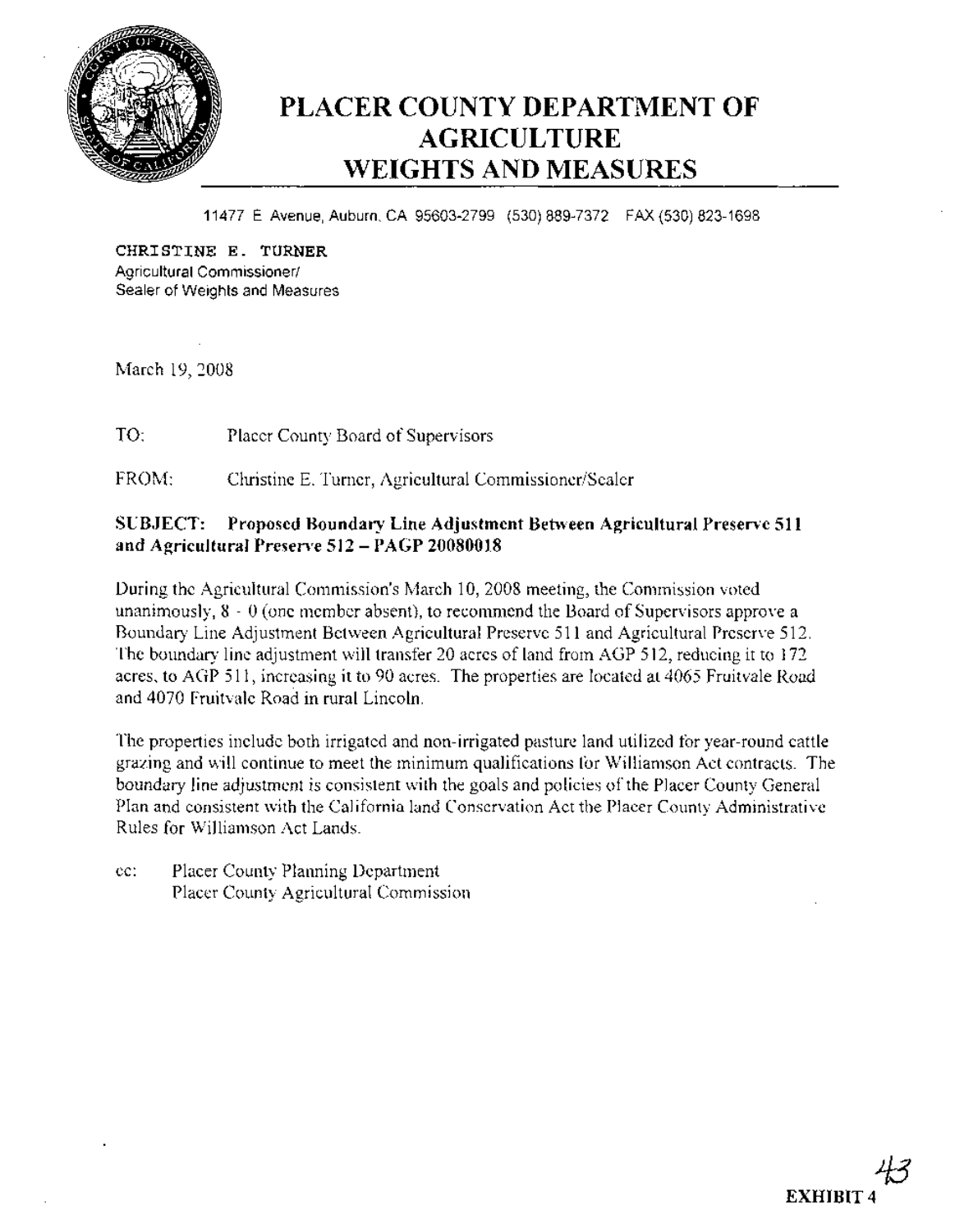

 $44$ <br>EXHIBIT 5

 $\bar{\mathcal{O}}$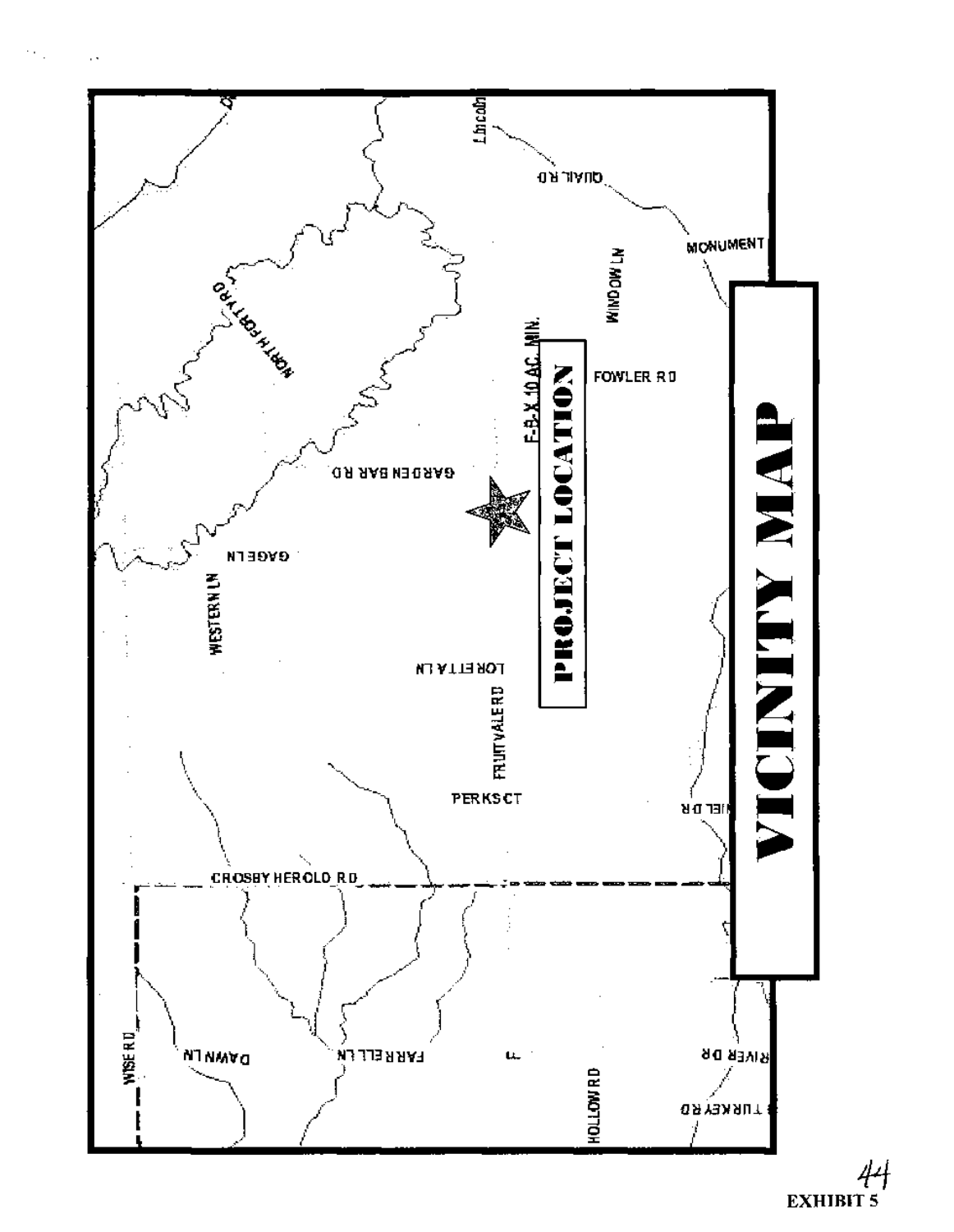